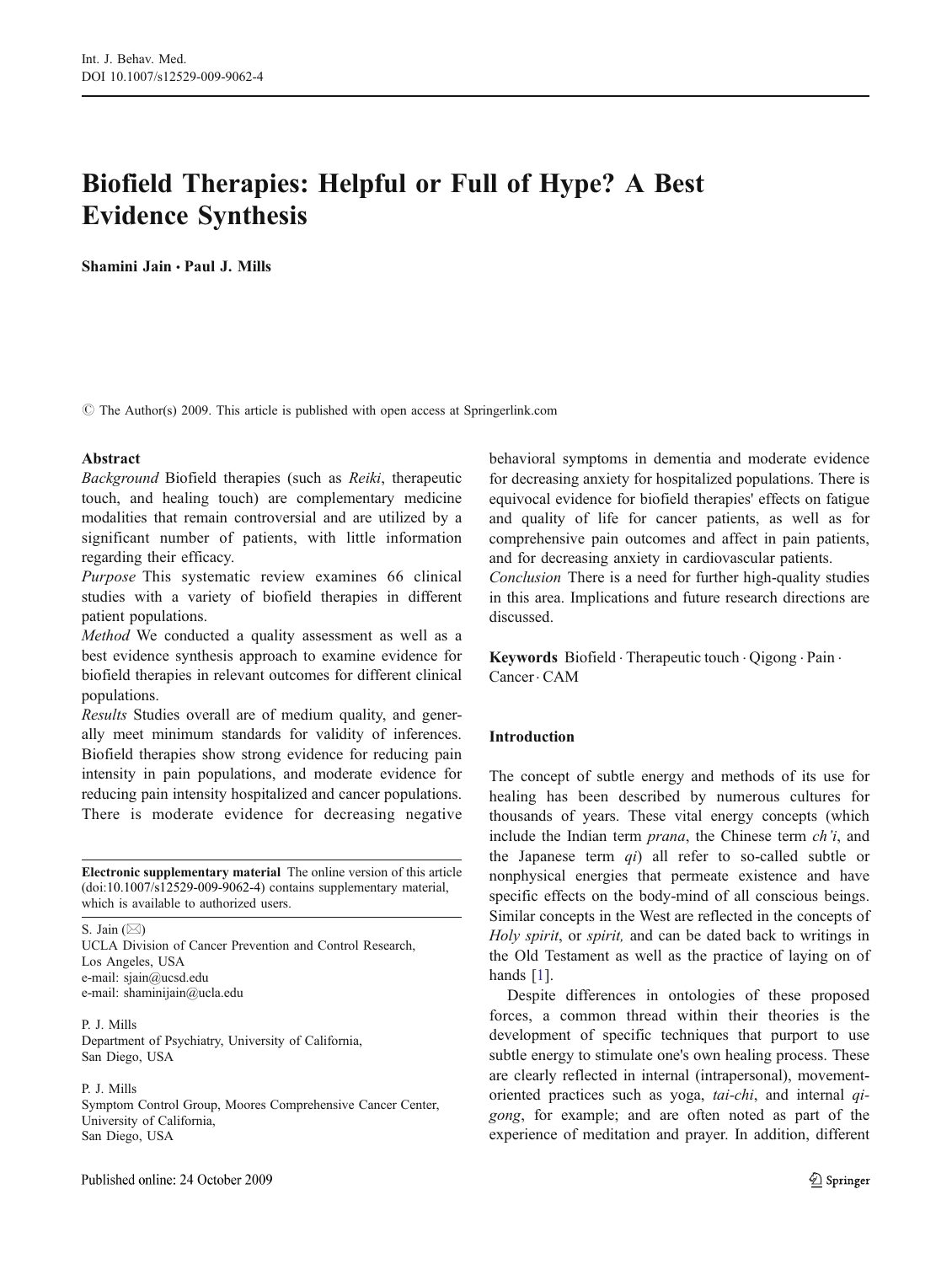cultures have developed external (interpersonal) practices that purport to specifically use subtle energies for the process of healing another. These include local or proximal practices such as external Qigong, pranic healing, and laying on of hands, where a healer transmits or guides energy to a recipient who is physically present; as well as distance practices where a healer sends energy to a recipient in a different physical location, such as intercessory prayer or distance healing.

Although many of these practices have been used over millennia in various cultural communities for the purpose of healing physical and mental disorders, they have only recently been examined by current Western empirical methods. The impetus for the research in the West is likely due to a resurgence of public interest in some of these modalities, such as therapeutic touch, healing touch, and Reiki. These modalities, collectively termed by the National Center for Complementary and Alternative Medicine as biofield therapies<sup>1</sup>, began to be more widely taught and used by U.S. nurses in many clinical and hospital settings starting in the 1970s. Concurrently, patient demand and utilization of these modalities outside of conventional medicine settings have prompted scientists and clinicians to examine more closely these so-called healing techniques and their claimed effects. However, such studies are still in their infancy, in part due to the dearth of research funding in this area to conduct large-scale randomized controlled trials (RCTs) of biofield therapies.

Despite the lack of scientific study of biofield therapies, they are actively used by patients with or without the knowledge of their physicians and with or without information based on scientific studies. A survey from the National Center of Health Statistics estimated that over 5% of respondents had used Reiki, Qigong, or healing rituals [[2\]](#page-13-0). Within clinical populations, energetic and spiritual healing is notably highly used as complementary medicine by cancer, pain, and palliative care patients [[2](#page-13-0)–[9\]](#page-13-0).

This review integrates a variety of published studies with different biofield therapies for the purpose of systematically examining whether such modalities might affect positive outcomes for health and reduction of disease symptoms. The review combines clinical studies that examine the efficacy of biofield-based modalities as they are used proximally (i.e., with the patient and practitioner in the same room). Several recent reviews have examined the literature surrounding a specific biofield-based technique

while excluding others [[10](#page-13-0)–[14\]](#page-13-0). Other more integrative reviews have included distant healing and nonhuman populations [[15\]](#page-13-0) and/or have been of a purely descriptive nature [[16\]](#page-13-0). In this review, we examine study quality of the current literature, provide a best evidence synthesis of studies with specific clinical populations, and discuss methodological issues as well as directions for future research.

## Method

Methodological details for this review were performed according to QUORUM checklist guidelines and are listed below.

## Search Strategy

A literature search for clinical studies in biofield modalities was conducted using the PUBMED, PSYCINFO, AMED, and CINHAL databases. "spiritual healing," "subtle energy," "energy healing," "biofield healing," "external qi therapy," "emitted chi," "emitted qi," "qi-therapy," "Johrei," "pranic healing," "polarity therapy," "Reiki," "therapeutic touch," and "healing touch." In the case where a multitude of nonclinical studies or articles not related to the subject matter appeared (e.g., the keywords "therapeutic touch" in PUBMED yielded 576 publications), search terms were narrowed to include only clinical studies (e.g., a search with "therapeutic touch" with the limit of "clinical trials" yielded 62 publications). Reference sections of eligible studies and other review papers were also searched for additional studies.

## Study Selection

Inclusion criteria for studies were as follows: (1) published in a peer-review journal in English language, (2) use of a proximally practiced (i.e., practitioner and client in same room) biofield-based modality, and (3) quantitative (biological and/or psychological) endpoints. RCTs are included in this review, as well as within-subject designs that incorporated appropriate pre- and postmeasures and/or historical control groups.

As the nature of this review focused on examining the effects of proximally practiced biofield therapies on human health outcomes, exclusion criteria were as follows: (1) studies incorporating distant healing or intercessory prayer (unless a separate group with only proximal healing was also examined), (2) studies that integrated other modalities with biofield-based modalities in a manner where the interventions could not be separated (e.g., combining Reiki

<sup>&</sup>lt;sup>1</sup> NCCAM describes biofields as "putative energy fields [that] have defied measurement to date by reproducible methods. Therapies involving putative energy fields are based on the concept that human beings are infused with a subtle form of energy." (Medicine, 2004)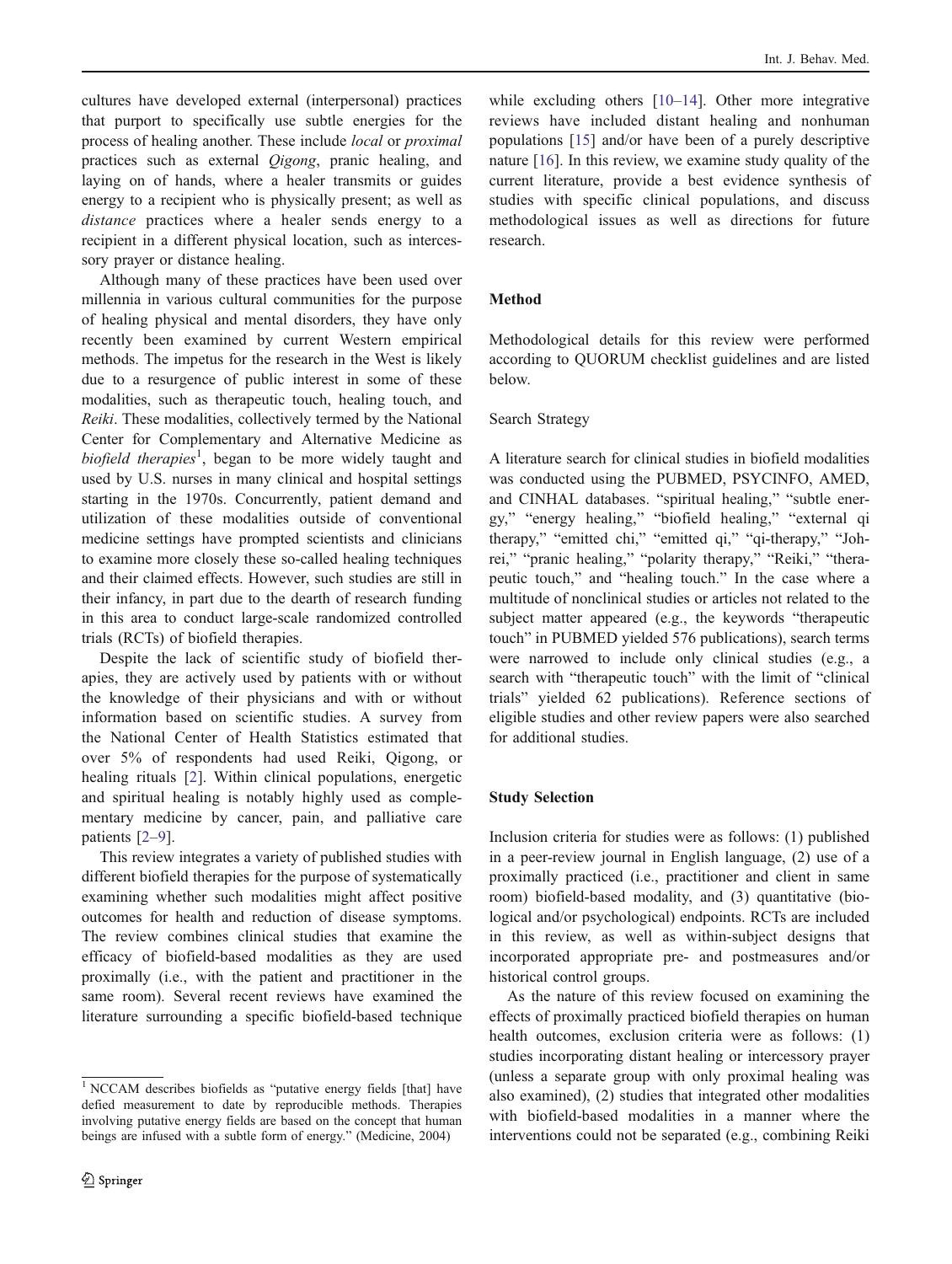with meditation for the same group, with no separate group for Reiki alone), (3) animal, plant, and/or in vitro studies, (4) clinical studies with group assignment but no randomization to groups, (5) purely descriptive studies (e.g., case reports or qualitative review with no formal analysis), and (6) unpublished dissertations (dissertations that were published in a peer-reviewed journal were included).

## Data Extraction

Several types of information were extracted from each study for the purposes of qualitative and systematic data evaluation, including participant characteristics, intervention information, methodological characteristics, statistical methods, and outcomes. Specific information extracted for evaluation follows below.

## Study Characteristics and Validity Assessment

Table 1 depicts the descriptive information extracted for the review, and Table [2](#page-3-0) depicts the systematic point rating

Table 1 Descriptive criteria assessed

| Participant Information                                 |
|---------------------------------------------------------|
| Sample population studied                               |
| Sample mean age                                         |
| Sample gender breakdown                                 |
| Number of participants studied                          |
| Intervention and Study Information                      |
| Biofield modality studied                               |
| Number of practitioners used                            |
| Training/experience of practitioners                    |
| Mean duration of treatment session                      |
| Frequency of treatment session                          |
| Total number of treatment sessions                      |
| Study design (between or within-subjects)               |
| Percent attrition                                       |
| Outcomes Information                                    |
| Use of psychological outcomes                           |
| Use of biological outcomes                              |
| Use of qualitative outcomes                             |
| Number of positive psychological outcomes reported      |
| Total number of psychological outcomes reported         |
| Ratio of positive/total psychological outcomes reported |
| Number of positive biological outcomes reported         |
| Total number of biological outcomes reported            |
| Ratio of positive/total biological outcomes reported    |
| Total positive outcomes reported                        |
| Total outcomes reported                                 |
| Ratio of positive/total outcomes reported               |

criteria used for the review. Each study was carefully examined for participant characteristics and intervention information and was systematically evaluated for design and methodology, statistical methods, and outcomes reported using the criteria listed below. Both authors conducted study reviews. Interrater reliability for study quality assessment was examined for a subset (35%) of studies, yielding an intraclass correlation coefficient of 0.95.

- 1. Participant information: This information was simply noted for each study, with no point ratings given. Information on patient population, sample size, mean age, gender breakdown, and ethnic breakdown were reviewed.
- 2. Intervention description: The following aspects of the intervention were noted for each study: modality used, number and training of practitioners, duration of each session, frequency of treatment, and total number of treatment sessions. This information was coded but no rating points were given for these aspects of intervention description.
- 3. Methodology: Studies were noted to be either betweensubject or within-subject designs (no points were awarded based solely on type of design). Points for methodology were then awarded for specific information. One point was given for the use and description of each of the following: use of a standard control and/or baseline, use of a comparison group, use of a placebo/ nonspecific control, delineation of proper randomization or counterbalancing procedure, description/testing for recipient blinding, description/testing of blindness of outcome assessors, reporting of attrition, and inclusion of follow-up data. Thus, studies could earn 0–8 points for methodology.
- 4. Statistical methods: One point was given for each of the following: proper data analysis procedure, alpha control, and assessment/use of covariates. A range of points (0–3) was allowed for statistical power based on sample size. Studies that had serious statistical reporting issues (e.g., improper or insufficient information to determine data analysis procedure, failure to report means and standard deviations) that could be threats to inferences were noted as problematic studies and docked two points. Studies with suboptimal data analysis procedures (e.g., series of paired  $t$  tests for several different time points in a repeated measures design vs repeated measures analysis; tests between groups on posttest means only instead of repeated measures analysis of variance (rmANOVA), analysis of covariance (ANCOVA), or change scores) were docked one point. Thus, studies could accrue a range of −3 to 6 points for statistical methods.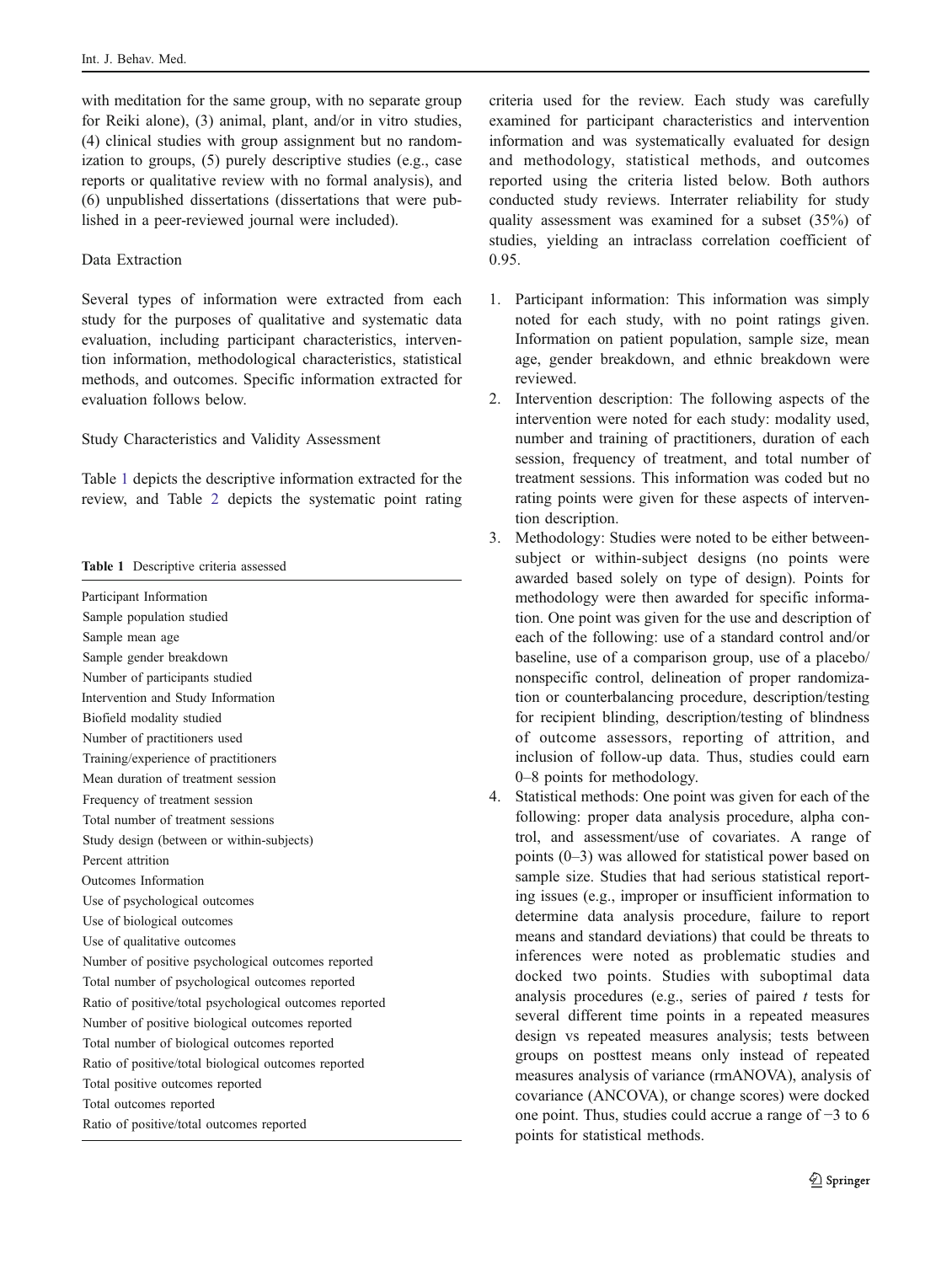<span id="page-3-0"></span>

| <b>Table 2</b> Study quality rating<br>criteria |                          | Criteria                                                                                                                                                                                                                                                                | Points       | Points<br>awarded deducted |
|-------------------------------------------------|--------------------------|-------------------------------------------------------------------------------------------------------------------------------------------------------------------------------------------------------------------------------------------------------------------------|--------------|----------------------------|
|                                                 | Methodology              | Used standard control group or baseline condition                                                                                                                                                                                                                       |              | <b>NA</b>                  |
|                                                 | and design               | Used comparison group or condition                                                                                                                                                                                                                                      |              | <b>NA</b>                  |
|                                                 |                          | Used placebo/nonspecific control group or condition                                                                                                                                                                                                                     |              | <b>NA</b>                  |
|                                                 |                          | Delineated proper randomization/counterbalancing procedure                                                                                                                                                                                                              | 1.           | <b>NA</b>                  |
|                                                 |                          | Described/tested for recipient blinding                                                                                                                                                                                                                                 | 1            | <b>NA</b>                  |
|                                                 |                          | Described/tested blinding of outcome assessors                                                                                                                                                                                                                          |              | <b>NA</b>                  |
|                                                 |                          | Reported attrition                                                                                                                                                                                                                                                      | $\mathbf{1}$ | <b>NA</b>                  |
|                                                 |                          | Utilized follow-up data                                                                                                                                                                                                                                                 | 1            | <b>NA</b>                  |
|                                                 | Statistical              | Used proper statistical analysis                                                                                                                                                                                                                                        | 1            | <b>NA</b>                  |
|                                                 | methods                  | Assessed for/adjusted for covariates                                                                                                                                                                                                                                    | 1            | <b>NA</b>                  |
|                                                 |                          | Used alpha control for multiple comparisons                                                                                                                                                                                                                             |              | NA                         |
|                                                 |                          | Reported effect sizes                                                                                                                                                                                                                                                   | 1            | <b>NA</b>                  |
|                                                 |                          | Used adequate sample size                                                                                                                                                                                                                                               |              |                            |
|                                                 |                          | $n \leq 19$ per group                                                                                                                                                                                                                                                   | $\Omega$     | <b>NA</b>                  |
|                                                 |                          | $20 \le n \le 30$ per group                                                                                                                                                                                                                                             | 1            | <b>NA</b>                  |
|                                                 |                          | $n \geq 30$ per group                                                                                                                                                                                                                                                   | 2            | <b>NA</b>                  |
|                                                 |                          | Poor data analysis procedure (i.e., improper statistical analysis)                                                                                                                                                                                                      | $\theta$     | $-2$                       |
| $NA$ not applicable                             |                          | Suboptimal data analysis procedure (e.g., using series of several<br>paired $t$ tests for repeated measures data without alpha control<br>examining between-group differences for repeated measures data<br>using only unadjusted posttest means, no means/SD reported) | $\theta$     | $-1$                       |
|                                                 | Outcomes                 | Used reliable and valid measures                                                                                                                                                                                                                                        | $0 - 1$      | NA                         |
|                                                 | methods                  | Did not use any reliable/valid measure                                                                                                                                                                                                                                  | $\Omega$     | $-1$                       |
|                                                 |                          | Utilized more than one outcome area (e.g., biological+<br>psychological, psychological+qualitative)                                                                                                                                                                     |              | <b>NA</b>                  |
|                                                 | Total possible<br>points |                                                                                                                                                                                                                                                                         | 16           | $-3$                       |

NA not applicable

5. Outcomes assessed: Studies were given one point for each of the following: multiple types of outcomes assessed (i.e., biological+psychological, or psychological+qualitative, or qualitative+biological, or all three) and use of reliable/valid measures. With respect to the latter, studies that reported several reliable/valid measures but one or more unreliable/valid measure were scored based on ratio (e.g., a study with five outcome measures but only four reliable/valid measures was given 0.8 points for reliability/validity of measures). Thus, studies could earn from −1 to 2 points on outcomes assessed.

Points from each of the categories were summated to provide an overall rating of quality for each study. Thus, the range for overall study quality could be between −3 and 16 points. The reader may note that these study rating criteria include three of the five criteria used in the Jadad method [\[17](#page-13-0)] of study quality evaluation for RCTs: (1) procedure to ensure "double-blinding" (here, of patient and outcomes evaluator) was assessed and was appropriate, (2) randomization procedure was described and was appropriate, and (3) withdrawals and dropouts were described. This study did not explicitly include the other two criteria: (1) study was randomized, and (2) study was "double-blind," because this review also included withinsubject clinical trials that were not RCTs (however, between-subject designs did require randomization to groups). Table [3](#page-4-0) lists each study with overall study quality ratings.

#### Best Evidence Synthesis

Following reviews for quality, studies were grouped by patient populations examined and then by outcomes assessed, in order to determine whether biofield therapies showed efficacy for particular medical ailments or aspects of functioning. Studies had to meet the following minimum criteria to be included in the best evidence synthesis: (1) appropriately conduct and adequately describe data analysis procedures, and (2) include an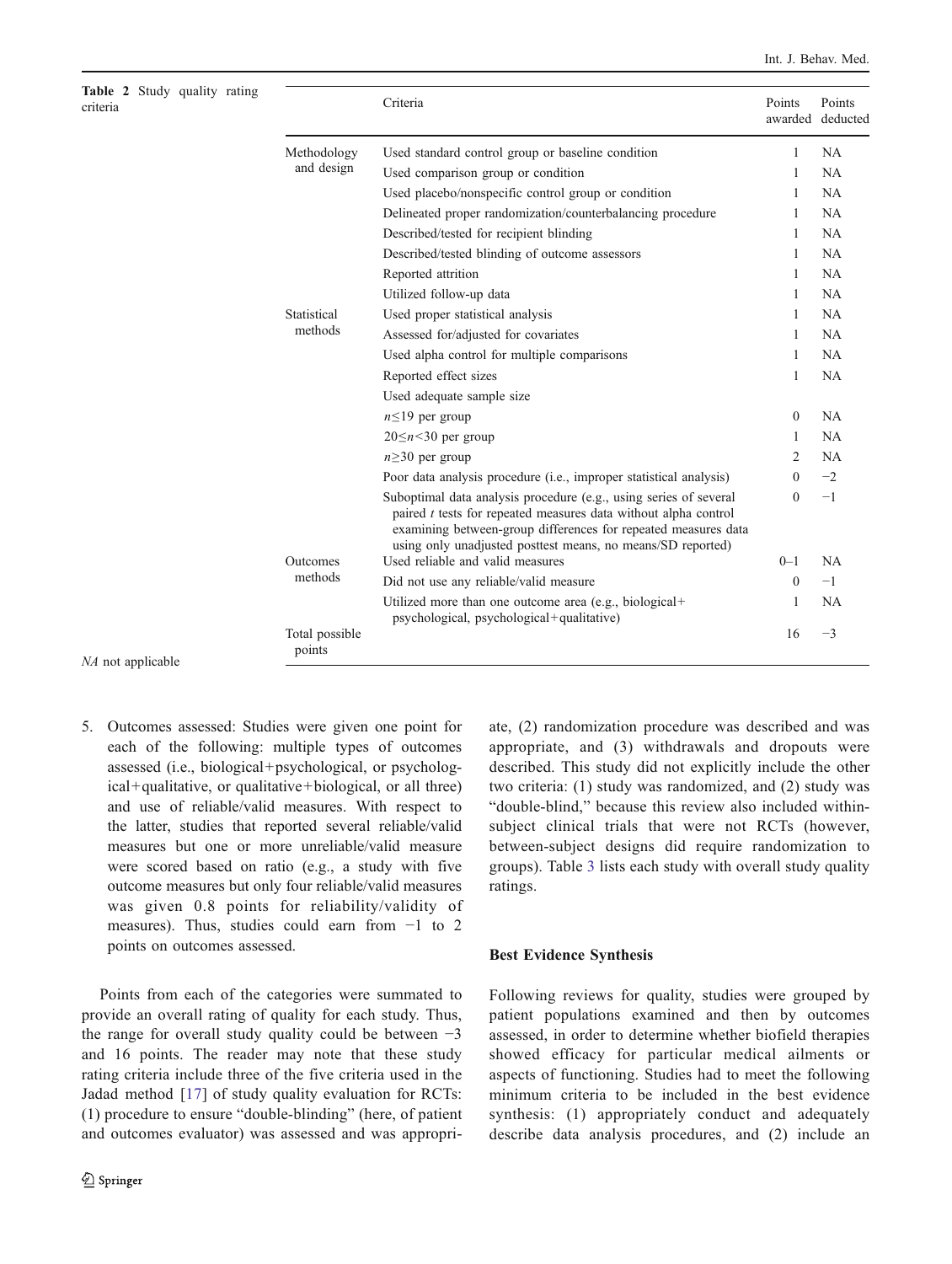<span id="page-4-0"></span>

|  | Int. J. Behav. Med. |  |
|--|---------------------|--|
|  |                     |  |

Table 3 List of all studies reviewed, with overall quality ratings and subdomain ratings

| Authors                         | Year Published | Overall Study Rating | Methodology Points | <b>Stats Points</b> | <b>Outcomes Points</b> |  |
|---------------------------------|----------------|----------------------|--------------------|---------------------|------------------------|--|
| Cleland et al.                  | 2006 [59]      | 12                   | 6                  | $\overline{4}$      | $\sqrt{2}$             |  |
| Beutler et al.                  | 1988 [54]      | 11.5                 | 5                  | 5                   | 1.5                    |  |
| Meehan                          | 1993 [43]      | 11                   | 4                  | 5                   | 2                      |  |
| Laidlaw et al.                  | 2006 [60]      | 11                   | 5                  | 4                   | $\overline{c}$         |  |
| Woods, Craven, & Whitney        | 2005 [49]      | 10                   | 5                  | 4                   | $\mathbf{1}$           |  |
| Smith et al.                    | 2003 [37]      | 10                   | 4                  | 4.5                 | 1.5                    |  |
| Quinn                           | 1989 [52]      | 10                   | 5                  | 4                   | $\mathbf{1}$           |  |
| Post-White et al.               | 2003 [35]      | 10                   | 5                  | 3                   | 2                      |  |
| Lin & Taylor                    | 1999 [22]      | 10                   | 4.5                | 3.5                 | $\mathfrak{2}$         |  |
| Aghabati, Mohammadi, Esmaiel    | 2009 [38]      | 10                   | 3                  | 6                   | 1                      |  |
| Movaffaghi et al.               | 2006 [61]      | 9.5                  | 4.5                | 4                   | 1                      |  |
| Gerard et al.                   | 2003 [23]      | 9.5                  | 4.5                | 3                   | 2                      |  |
| Olson, Hanson, & Michaud        | 2003 [36]      | 9                    | 4                  | 3                   | $\mathfrak{2}$         |  |
| Gillespie, Gillespie, & Stevens | 2007 [34]      | 9                    | 3                  | 5                   | 1                      |  |
| Redner et al.                   | 1991 [30]      | 8                    | 3                  | 3                   | 2                      |  |
| Peck                            | 1998 [62]      | 8                    | 2.5                | 3.5                 | $\overline{c}$         |  |
| Gordon et al.                   | 1998 [29]      | 8                    | 4                  | 2                   | $\mathfrak{2}$         |  |
| Abbot et al.                    | 2001 [3]       | 8                    | 4                  | $\overline{c}$      | $\overline{c}$         |  |
| Turner et al.                   | 1998 [45]      | 7.5                  | 3.5                | 3                   | $\mathbf{1}$           |  |
| Simington & Laing               | 1993 [63]      | 5.5                  | 4.5                | $\mathbf{1}$        | $\overline{c}$         |  |
| Randolph                        | 1984 [64]      | 7.5                  | 3                  | 2.5                 | $\overline{c}$         |  |
| Jang & Lee                      | 2004 [65]      | 7.5                  | 5                  | 2                   | 0.5                    |  |
| Yang, Kim & Lee                 | 2005 [24]      | 7                    | 3                  | 3                   | 1                      |  |
| Naito et al.                    | 2003 [66]      | 7                    | 4                  | 2                   | 1                      |  |
| Laidlaw et al.                  | 2003 [67]      | 7                    | 4                  | $\mathbf{1}$        | 2                      |  |
| Gagne & Toye                    | 1994 [68]      | 7                    | 5                  | $\mathbf{1}$        | $\mathbf{1}$           |  |
| Engle & Graney                  | 2000 [69]      | 7                    | $\overline{c}$     | 3                   | 2                      |  |
| Cook, Guerrerio, & Slater       | 2004 [70]      | 6                    | 3.5                | 2.5                 | 1                      |  |
| Shore                           | 2004 [71]      | 6.5                  | 4                  | 1.5                 | 1                      |  |
| Seskevich et al.                | 2004 [53]      | 6.5                  | 3                  | 3                   | 0.5                    |  |
| Quinn                           | 1984 [51]      | 6.5                  | $\mathbf{1}$       | 3.5                 | 2                      |  |
| Keller & Bzdek                  | 1986 [31]      | 6.5                  | 2                  | 3.5                 | $\mathbf{1}$           |  |
| Woods & Dimond                  | 2002 [48]      | 6                    | 3                  | $\overline{c}$      | $\mathbf{1}$           |  |
| Tsang, Carlson, & Olson         | 2007 [39]      | 6                    | 3                  | 2                   | $\mathbf{1}$           |  |
| Sundblom et al.                 | 1994 [28]      | 6                    | 3                  | $\mathbf{1}$        | 2                      |  |
| Shiflett et al.                 | 2002 [47]      | 6                    | 3                  | 2                   | $\mathbf{1}$           |  |
| MacKay et al.                   | 2004 [55]      | 6                    | $\mathfrak{2}$     | $\overline{c}$      | $\overline{c}$         |  |
| Lee et al.                      | 2005 [72]      | 6                    | $\overline{c}$     | $\overline{c}$      | $\overline{c}$         |  |
| Cox & Hayes                     | 1999 [46]      | 6                    | $\mathbf{1}$       | 3                   | $\overline{c}$         |  |
| Vitale & O'Connor               | 2006 [44]      | 5.5                  | $\overline{c}$     | 1.5                 | $\overline{c}$         |  |
| Lee et al.                      | 2003 [73]      | 5.5                  | $\mathfrak{2}$     | 3                   | 0.5                    |  |
| Krieger                         | 1976 [74]      | 5.5                  | $\mathbf{1}$       | 3.5                 | $\mathbf{1}$           |  |
| Dixon                           | 1998 [75]      | 5.5                  | $\overline{c}$     | $\overline{c}$      | 1.5                    |  |
| Blankfield et al.               | 2001 [76]      | 4.5                  | 3                  | 0.5                 | $\overline{c}$         |  |
| Wilkinson et al.                | 2002 [77]      | 4                    | $\mathfrak{2}$     | 1.5                 | 1.5                    |  |
| Sneed et al.                    | 2001 [56]      | 5                    | $\mathbf{1}$       | 3                   | $\mathbf{1}$           |  |
| Pohl et al.                     | 2007 [78]      | 5                    | 3                  | 1.5                 | 0.5                    |  |
| Olson et al.                    | 1997 [79]      | 5                    | 3                  | $\mathbf{1}$        | $\mathbf{1}$           |  |
| Lee et al.                      | 2001 [25]      | 5                    | $\mathbf{1}$       | $\overline{2}$      | $\overline{c}$         |  |
|                                 |                |                      |                    |                     |                        |  |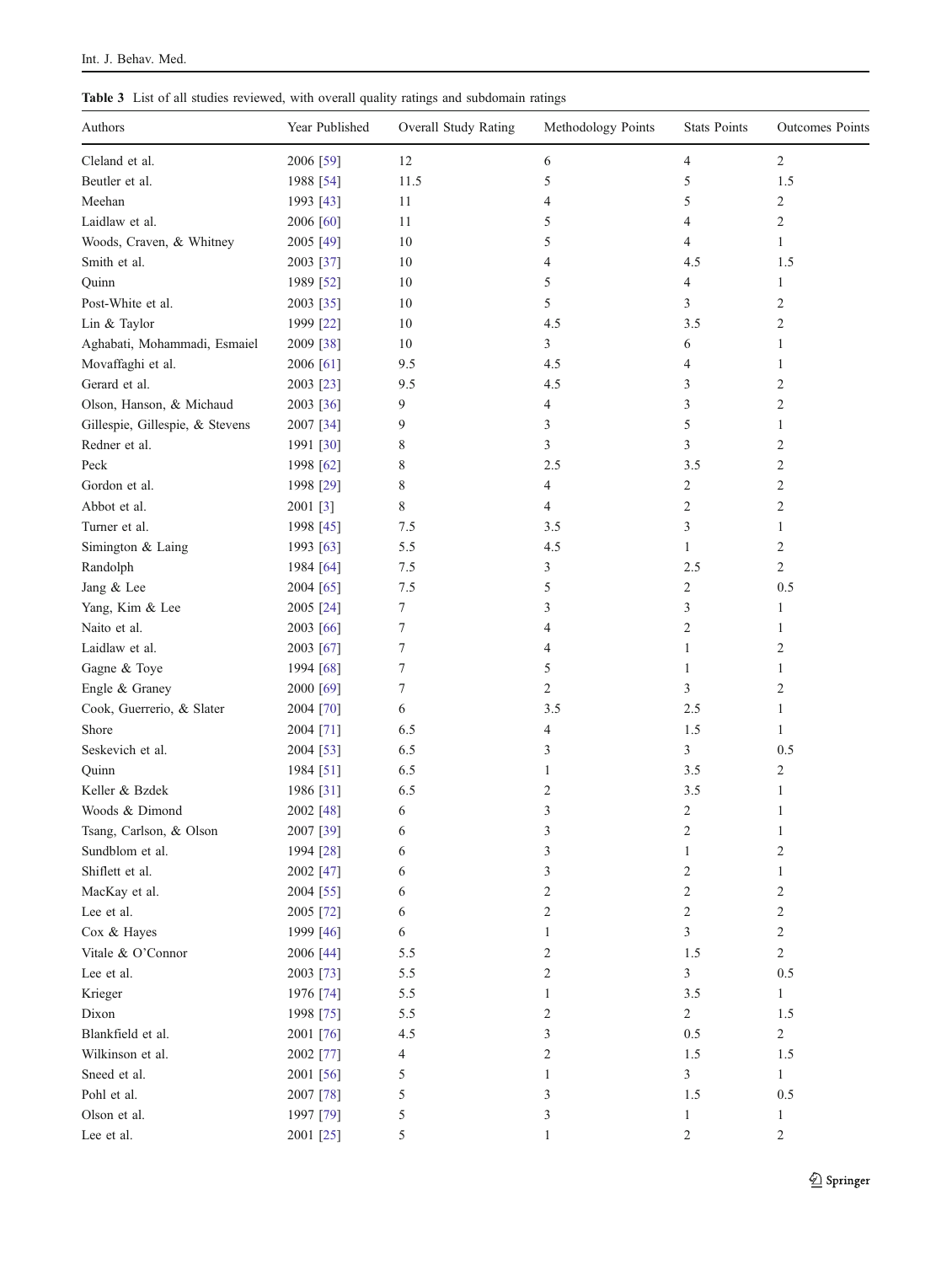#### Table 3 (continued)

| Authors                     | Year Published | Overall Study Rating | Methodology Points | <b>Stats Points</b> | <b>Outcomes Points</b> |  |
|-----------------------------|----------------|----------------------|--------------------|---------------------|------------------------|--|
| Laidlaw et al.              | 2005 [41]      | 5                    |                    |                     |                        |  |
| Brooks, Schwartz et al.     | 2006 [80]      | 7                    |                    |                     |                        |  |
| Lee et al.                  | 2001 [32]      | 5                    |                    |                     |                        |  |
| Roscoe et al.               | 1995 [81]      |                      |                    |                     |                        |  |
| Lee et al.                  | 2003 [26]      |                      |                    | 0.5                 | 1.5                    |  |
| Lee et al                   | 2005 [72]      | 4                    |                    | 2                   |                        |  |
| Ireland                     | 1998 [82]      | 4                    |                    |                     |                        |  |
| Wardell & Engebretson       | 2001 [83]      | 4                    |                    |                     |                        |  |
| Crawford, Leaver, & Mahoney | 2006 [84]      | 4                    |                    |                     |                        |  |
| Olson & Hanson              | 1997 [27]      | 3.5                  |                    |                     | 0.5                    |  |
| Lee et al.                  | 2003 [33]      | 3                    |                    |                     |                        |  |
| Larden, Palmer & Jannesen   | 2004 [85]      | 3                    |                    |                     |                        |  |
| LaFreniere et al.           | 1999 [86]      | 3                    |                    | 0                   |                        |  |
| Lee, Rim, & Kang            | 2004 [87]      | 2                    |                    |                     | 0                      |  |
| Giasson & Bouchard          | 1998 [42]      | 2.5                  |                    |                     | 0.5                    |  |
| Denison                     | 2004 [88]      | 2                    | 1.5                | $-0.5$              |                        |  |
| Taylor & Lo                 | 2001 [89]      |                      |                    | $-$                 |                        |  |

<sup>a</sup> Studies noted as problematic due to poor or incomplete reporting of study analysis procedures

adequate control, comparison, or placebo control group or condition. Levels of evidence, akin to those reported in previous best evidence synthesis reviews (e.g., [[18](#page-13-0)]), were assessed separately for the efficacy of biofield therapies for specific patient populations and underlying outcomes. Stipulations for levels of evidence were as follows:

- Level 1. Strong evidence as indexed by findings in two or more high-quality RCTs and by generally consistent evidence in other studies.
- Level 2. Moderate evidence as indexed by at least one high-quality RCT and supplemented by findings in at least one lower quality RCTs or highquality quasi-experimental study.
- Level 3. Limited evidence as indexed by more than one lower quality quasi-experimental study and/or lower quality RCT.
- Level 4. Conflicting evidence as indexed by the existence of multiple studies with conflicting results on identical outcomes, such that the number of studies reporting positive vs null outcomes were nearly equal to each other.

Studies were rated as high or low quality based on median scores of quality score ratings. Evidence for an effect for the given biofield therapy was determined by whether the null hypothesis was rejected at a significance level of  $p<0.05$  for the outcome(s) examined, such that the biofield therapy showed positive results.

## **Results**

## Study Information

This search strategy initially yielded 88 clinical studies using the inclusion criteria mentioned above. Of these, eight were excluded for failure of randomization to groups, four were excluded for providing only descriptive information about groups with no analyses, three were excluded for integrating another mind–body intervention with proximal healing, three were excluded for solely examining effects of healing on practitioners with no clinical outcomes/analyses solely for recipients, and four were excluded for integrating or comparing only distant healing with proximal healing. Thus, a total of 66 studies were examined in this review.

Of the 66 studies reviewed, 52 were between-subjects randomized controlled trials, and 14 were within-subject repeated measures designs with appropriate baseline/control conditions. Of the between-subjects designs, 31 utilized a mock or placebo-controlled treatment group, 11 utilized comparison groups, and 32 utilized no treatment or treatment-as-usual control groups (some studies utilized more than one of these groups; e.g., a wait-list control and comparison group). In terms of the biofield interventions used, 27 used therapeutic touch, 10 used Qigong, 10 used Reiki, 5 used spiritual healing, 5 used healing touch, 5 used Johrei, 2 used laying on of hands, 1 used Johnson bioenergy, and 1 used polarity therapy.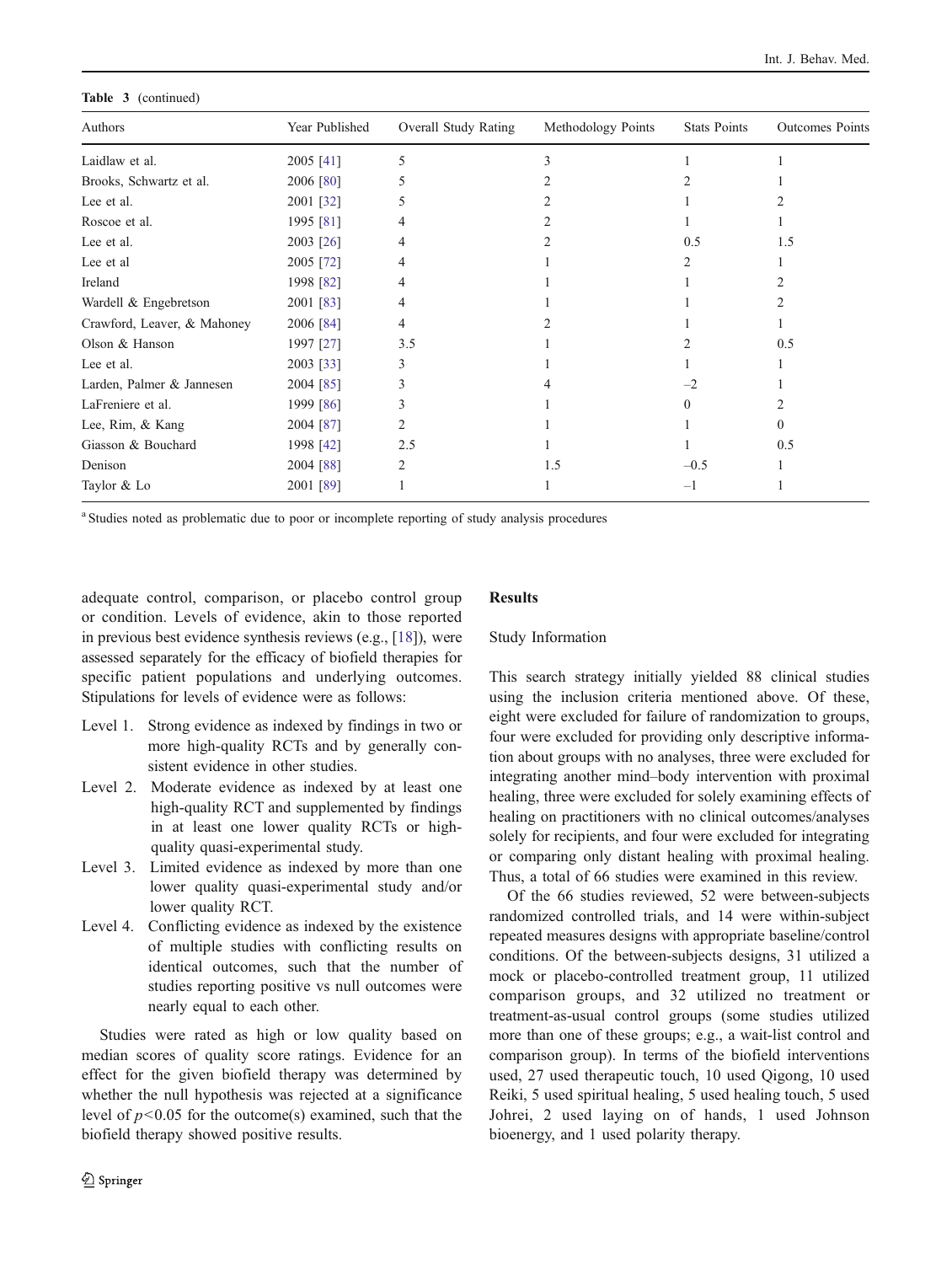Nearly all studies reported sufficient basic information such as participant number, gender, age, and clinical condition. Disappointingly, 69% of studies failed to report on ethnic breakdowns of the sample. Most studies provided adequate information on intervention details, including modality used, number and experience of practitioners, length of intervention, and number and frequency of treatment sessions. The length of healing sessions reported ranged from 3 to 90 min; the average was 23 min, and the median was 17.5 min. Studies reported a range of treatment sessions from one to 15; the average was four treatment sessions, and the median was 3.

## Systematic Quality Ratings

The range of overall study quality for all reviewed publications was between one to 12; the mean score was 6.4, and the median was 6. Thus, according to the review criteria stipulated, the average study was of medium quality. Chi-square analyses with study quality split into high and low based on median score indicated that studies of higher quality had significantly more points assigned for statistical and methodological criteria  $(p<0.015$  in both cases); there was no difference between high- and low-quality studies in terms of outcome rating criteria (i.e., using reliable and valid measures and/or using multiple measures;  $p=0.35$ ).

Studies could earn from 0 to 8 possible points for methodology; the range of points for reviewed studies was from 1 to 6, with the mean score being 2.9 and the median 3. Thus, studies overall could have improved by better reporting of methodology. For example, although all between-group studies reported randomization to groups, just over half actually delineated the randomization procedures. Similarly, under a third of studies reported blinding of outcome assessors, and of those that utilized placebo-controlled designs, only 34% described strategies for testing for blinding of participants to condition. Only 53% of studies reported attrition rates; of those studies, the average attrition rate was 18%, with the median being 14.5%.

Studies could earn from  $-2$  to 6 points on statistical criteria; the range of statistical points for all studies was from −2 to 5, with a mean of 2.2 and a median of 2. Thus, the average study scored fairly low on statistical criteria. This was primarily due to lack of assessment/use of covariates, lack of reporting on effect sizes, and lack of alpha control (it should be noted, however, that many studies that did not formally utilize alpha control reported  $p$  values that would have remained significant with Bonferroni correction). In addition, the average study for this review used 20–30 participants per group, giving an average and median point rating of 1 for sample size for these reviewed studies. Of the 67 studies, four had serious statistical analysis issues that rendered inferences problematic (e.g., not accounting for potential baseline differences along with no reports of means or standard deviations); and six studies had suboptimal or questionable statistical strategies (e.g., inconsistent or poorly described strategies, examining posttest means only with repeated measures data over several different time points). Regression analysis revealed that these ten studies had significantly lower overall study quality than the other 57 studies  $(F_{(1,61)}=$ 9.1,  $p=0.004$ ).

Finally, out of a total of two possible points for outcome measure criteria, the range for this review was from 0 to 2, with a mean of 1.4 and median of 1.5. Of note is that the average score for reliability and validity of outcome measures assessed for all studies was 0.89 (median was 1); thus, most studies used reliable and valid outcome measures in their investigations, but did not necessarily utilize all types of outcomes (i.e., biological, self-report, qualitative).

Thus, the average study reviewed was of average quality, and minimum quality standards required for validity of inferences (i.e., randomization, use of control or comparison groups or conditions, and appropriate statistical procedures) were generally met. This review reports a lower overall study quality than that reported by Crawford, Sparber, and Jonas [[15\]](#page-13-0); these authors reported a 65% overall rating on internal validity of the clinical hands-on-healing studies reviewed. However, it should be noted that these authors only included randomized controlled clinical studies, while this study also included within-subject designs with appropriate baseline measurements. This review may, thus, reflect a slightly more accurate assessment of study quality in a larger range of the literature.

#### Outcomes Results

Of the 66 studies reviewed, 85% reported psychological or self-report outcomes, 54% reported biological or objective functional outcomes, and 9% examined qualitative reports. Fifty-four percent of the studies utilized more than one outcome domain (mostly biological+psychological outcomes).

#### Assessing Potential Bias of Problematic Studies

To determine whether the ten problematic studies may have shown bias in terms of reporting outcomes compared to the other studies, linear regression analyses were conducted on number of positive psychological outcomes reported, number of positive biological outcomes reported, and respective ratios of biological/total and psychological/total outcomes assessed. There was a trend  $(p=0.055)$  for these studies to report less positive psychological outcomes compared to the 56 nonproblematic studies; however, they did not significantly differ in terms of reported positive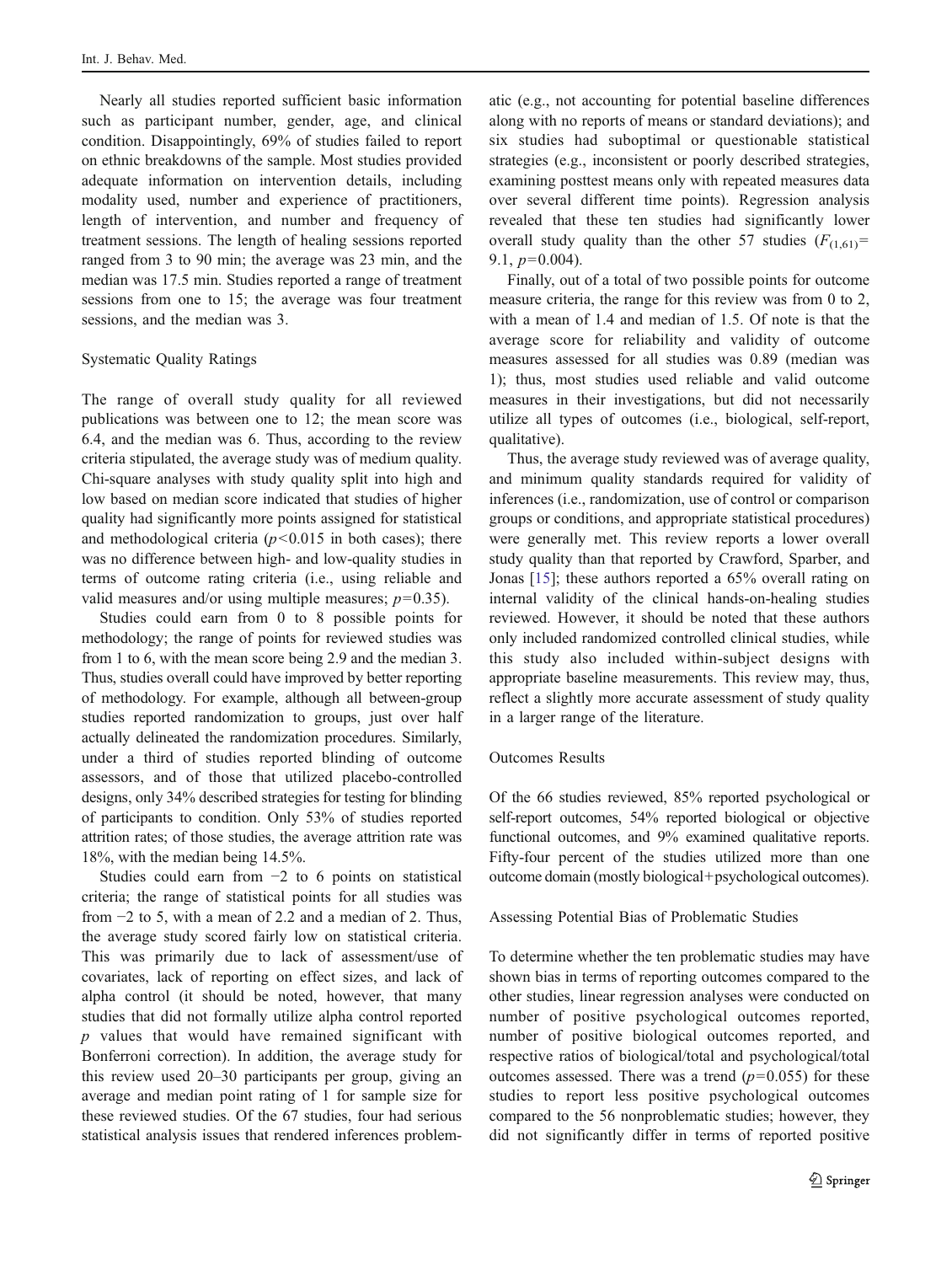biological outcomes or ratio of positive/total outcomes, either for biological or psychological data  $(p>0.46$  in all cases). Thus, it did not appear that the ten problematic studies showed bias in reporting more positive outcomes. However, given that these studies rendered problematic inferences due to inappropriate or questionable statistics, these studies were excluded from the best evidence syntheses conducted below.

## Best Evidence Syntheses

In order to glean useful information on the potential efficacy of biofield interventions for particular ailments, we conducted a best evidence synthesis of the remaining nonproblematic studies using the guidelines previously described in the Methods section. Studies were first separated by population. A variety of populations were studied; the most commonly studied patients were those with chronic pain or pain-related disorders  $(n=15)$ , cancer patients  $(n=11)$ , postoperative or rehabilitation patients  $(n=$ 6), patients with dementia  $(n=4)$ , and patients with varying cardiovascular ailments  $(n=4)$ . While some studies utilized student populations  $(n=9)$  and a number of studies utilized healthy participants  $(n=13)$ , these were not included in best evidence syntheses due to the heterogeneity of outcomes assessed within these populations. Also, a few studies examined outcomes for other types of disorders (i.e., mood, substance use), but due to the low number of studies per population and heterogeneous outcomes, best evidence syntheses could not be conducted for these miscellaneous studies. Descriptive information on these studies (student, healthy, and miscellaneous populations) may be found in Tables 4f, g, h electronic (online) supplementary material.

All 67 studies (separated by population/ailment studied) are presented in Tables 4a, b, c, d, e, f, g, h as electronic supplementary material. These tables present information on study characteristics, outcomes assessed, results reported, and relative strengths and weaknesses. Best evidence syntheses for pain disorders, cancer, postoperative, dementia, and cardiovascular ailments follow.

## Pain-Related Disorders

Descriptive details for each pain-related study may be found in Table 4a in the electronic supplementary material.

Of the 15 pain-related studies, two were flagged as problematic due to poor statistical procedures and/or reporting and were not included in the best evidence synthesis. Of the remaining 13 studies, using median scores for quality ratings as described in Table 4, there were nine high-quality RCTs, one high-quality quasi-experimental study, one lower quality quasi-experimental study, and two lower quality RCTs. Seven studies used placebo

controls (i.e., mock healing), and seven studies used standard care controls or comparison groups (some studies utilized multiple groups). Six of the 13 studies were specifically targeted toward chronic pain patients, three were with elderly pain patients, and the remaining had varied populations (including arthritis, painful diabetic neuropathy, and restricted movement disorders).

Most studies utilized unidimensional scales (i.e., the visual analog scale or VAS) to rate pain intensity, with fewer studies using more comprehensive pain questionnaires (e.g., the McGill pain rating scale). This is in keeping with the general literature on pain interventions, where the VAS is generally the most frequently used assessment tool [\[19](#page-13-0)]. The VAS and related measures (i.e., numeric rating scale or NRS) are reliable and valid and have been used for decades in pain assessment research [\[20](#page-13-0)]. Notably, VAS ratings in pain patients have been found to be associated mainly with sensory aspects of pain and may not accurately reflect cognitive and functional aspects of pain reduction [\[21](#page-13-0)], but rather, sensory perception of pain intensity.

Seven studies examined pain intensity using the VAS, and one used a similar scale, the NRS. Of these eight studies, six studies (three high-quality RCTs, two lower quality RCTs, and one lower quality within-subjects study) noted significant reductions in pain [\[22](#page-13-0)–[27](#page-13-0)]. Four of these studies were placebo control designs, suggesting that the reductions in pain intensity may be beyond nonspecific effects. However, two higher quality RCTs reported null effects on VAS-rated pain [[3,](#page-13-0) [28\]](#page-13-0). Thus, while overall studies suggest a strong (level 1) level of evidence for the effects of biofield therapies to reduce pain intensity as noted via the VAS, the emergence of two studies with null findings suggest the need for further study.

Studies using more comprehensive pain assessments (i.e., the McGill or Multidimensional Pain Inventory) provide an inconsistent (level 4) level of evidence for pain relief from biofield therapies. Three high-quality studies [\[29](#page-13-0)–[31](#page-13-0)] found significant reductions in these comprehensive pain assessments for biofield groups compared to placebo. However, two high-quality studies, also with placebo controls, did not report significant differences between groups. Importantly, these studies were with varied populations; evidence from future studies will help to better assess whether biofield therapies may be more effective for pain relief for certain types of pain-related disorders.

Eight studies (six high-quality RCTs and two low-quality RCTs) examined mood variables (such as depression, anxiety, and general mood disturbance) as secondary variables in these pain populations. Three studies used the Profile of Mood States (POMS), two used the Hospital Anxiety and Depression scale (HADs), one used the Spielberger State–Trait Anxiety Inventory (STAI), one used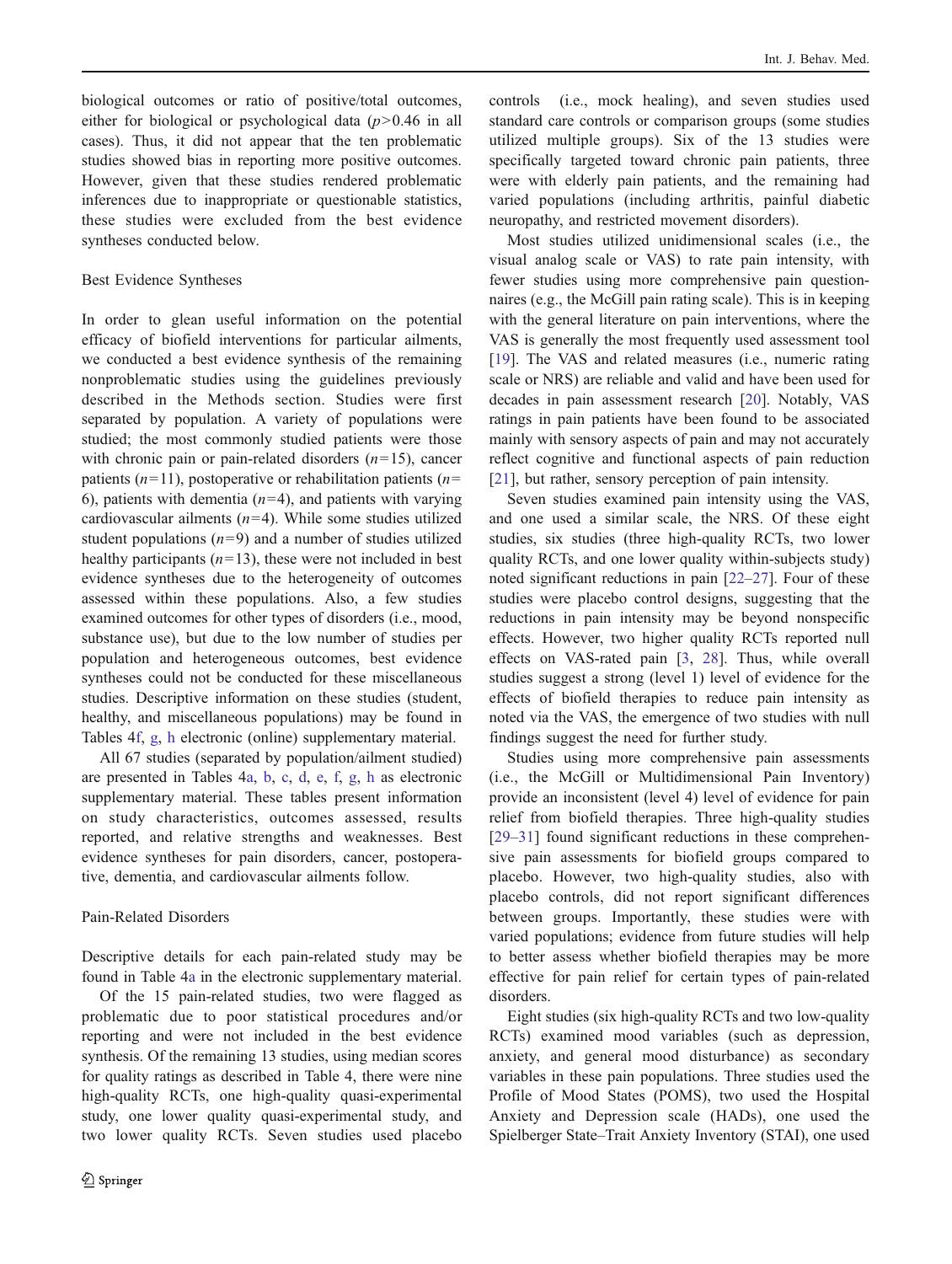the Beck Depression Inventory (BDI), and one used VAS measures of anxiety and depression. Findings from these studies suggest conflicting (level 4) evidence on biofield therapies' impact on depression and anxiety as reflected in the current literature. Two high-quality RCTs and two lower quality RCTs reported findings suggesting reductions in anxiety and negative mood [[22,](#page-13-0) [24](#page-13-0), [32,](#page-13-0) [33](#page-13-0)]. However, four high-quality RCTs [[3,](#page-13-0) [23,](#page-13-0) [28,](#page-13-0) [30](#page-13-0)] suggested no change in these variables. These findings are consistent with the equivocal findings on comprehensive pain measures that incorporate affective components of pain perception, suggesting that overall, there is conflicting evidence on the impact of biofield interventions on affect in pain populations.

Three studies also examined health-related quality of life (QOL) measures in these pain populations; all were highquality RCTs. Abbot et al. [\[3](#page-13-0)] reported an increase in SF-36-rated physical functioning for healing vs mock healing; this was replicated by Gerard et al. [\[23](#page-13-0)], who also reported notable and significant improvements on SF-36-rated energy/vitality. Gillespie, Gillespie, and Stevens [[34\]](#page-13-0) also reported borderline significant  $(p=0.05)$  findings on a QOL measure specific to their diabetic population. Thus, while studies are definitely limited in this area, currently there is strong evidence (level 1) suggesting that biofield therapies may improve QOL-rated physical functioning as rated by the SF-36.

In summary, data for biofield studies in pain populations suggest strong (level 1) evidence for biofield therapies to provide reductions in pain intensity. However, findings from studies on the effects of biofield therapies on comprehensive assessment of pain reduction are equivocal (level 4), suggesting that the effects of biofield interventions on affective components of pain perception are less clear. In line with these findings, conflicting evidence (level 4) on affective variables such as anxiety and depression suggest the need for further research in this area. Positive findings from a few high-quality RCTs suggest that biofield interventions positively impact health-related quality of life domains such as physical functioning. However, more studies are needed that examine QOL as a primary measure before conclusions can be drawn on effects of biofield interventions on QOL for pain patients. Studies in this area could also be greatly enhanced by the addition of functional measures and biomarkers relevant to the pain disorder of interest.

### Cancer Patients

Descriptive information about cancer studies may be found in Table 4b in the electronic supplementary material. There were ten studies that examined outcomes of biofield therapies in cancer patients. Of these, one study had a questionable statistical analysis procedure which rendered inferences problematic; and one study became quasiexperimental due to the healer unblinding his status and quitting the study. These studies were excluded from the best evidence synthesis. The remaining eight studies were conducted with a number of different types of cancer populations, including those undergoing bone marrow transplant, those undergoing chemotherapy treatment, patients with metastatic illness, patients with terminal illness, and other populations. Several studies utilized heterogeneous samples (e.g., gynecological and breast cancer patients). Of these, using median scores for quality ratings as described in Table 4, four studies were rated as high quality and four as lower quality.

Studies were also heterogeneous with respect to specific outcome measures examined; however, overall primary outcomes were related to cancer symptomatology (e.g., fatigue, pain, and nausea) and/or quality of life. Few studies examined physiological or functional measures; two studies examined heart rate, blood pressure, and respiration either during or prepost biofield sessions [\[35](#page-13-0), [36](#page-13-0)], and one study examined time for engraftment and treatment complications as a result of bone marrow transplant [[37\]](#page-13-0).

Four studies examined cancer-related pain. Three studies examined pain acutely (pre- and postsessions). A high quality RCT by Aghabati, Mohammadi, and Esmaiel [\[38](#page-13-0)] examined the effects of five days of TT vs. placebo and standard care for a heterogenous group of female cancer patients undergoing chemotherapy. They reported significant decreases in VAS-related pain for those in the TT group as compared to both a placebo and standard care group. Olsen et al. [\[36](#page-13-0)]'s smaller, lower quality RCT examined Reiki vs a control group for patients with advanced cancer. Post-White et al. [[35\]](#page-13-0)'s high-quality crossover design examined healing touch compared to massage and a nonspecific control (presence) group for breast cancer patients undergoing chemotherapy. Both reported positive outcomes on pain for biofield therapies vs control groups. Post-White et al. [\[35](#page-13-0)] also indicated massage to be efficacious in reducing pain compared to the control group, with no significant differences between massage and biofield therapy on pain intensity. However, Post-White et al. also reported no longer term intervention effects on pain index or pain interference for any group. Another pilot, crossover Reiki study [\[39](#page-13-0)] with a heterogeneous group of cancer patients reported significant reductions on Edmonton Stage Assessment System ratings of pain over a 2-week intervention period; however, these reductions were not significantly different from the resting condition.

Thus, while the limited number of studies prevents firm conclusions, studies thus far suggest moderate (level 2) evidence for biofield therapies to reduce acute pain in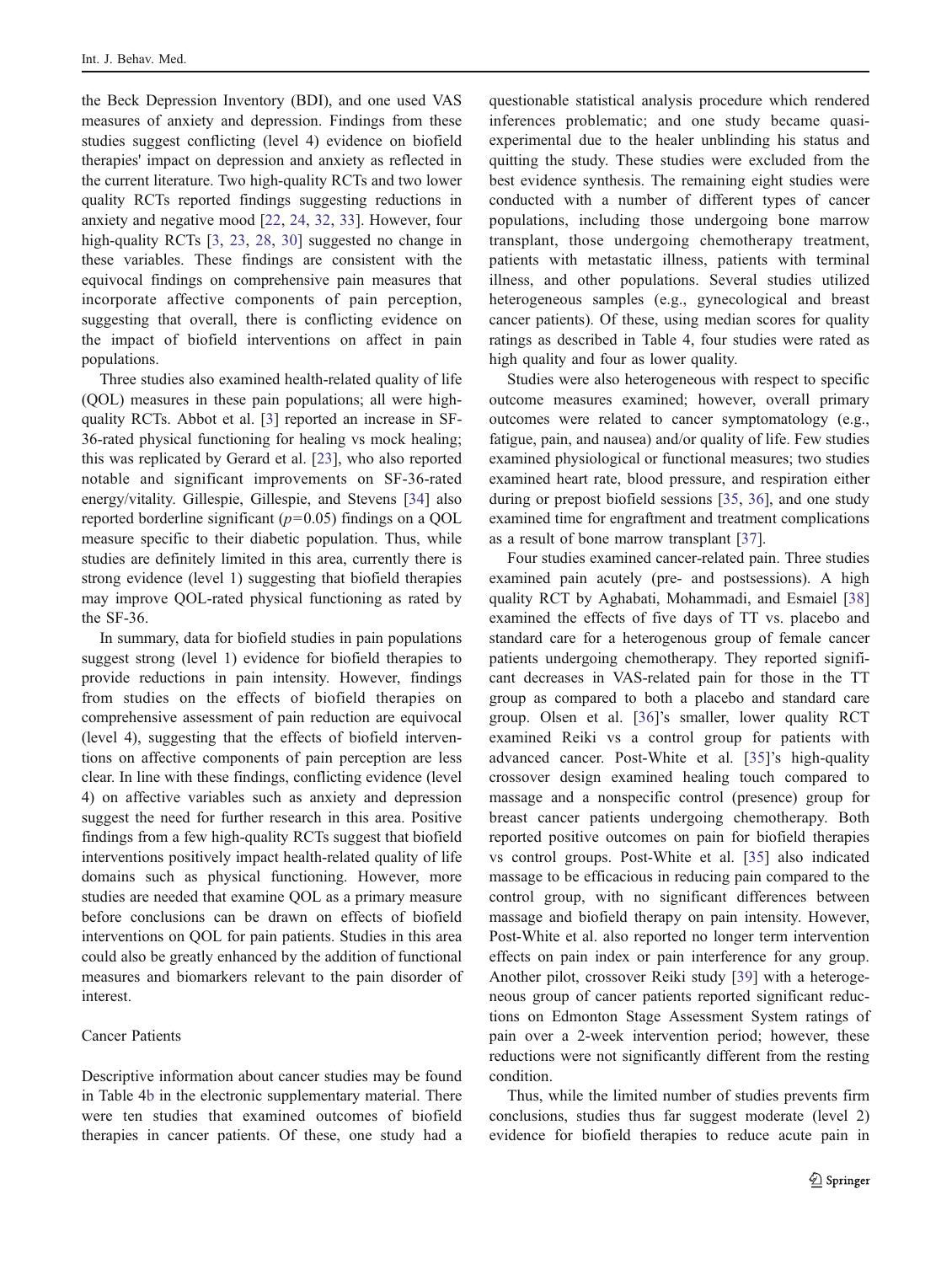cancer. Currently, there is little evidence for longer term pain outcomes in cancer, and it is unclear whether biofield therapies offer benefit over other modalities (such as massage) on pain in cancer.

Three studies specifically examined fatigue as a primary outcome. Aghabati et al.'s [[38\]](#page-13-0) high-quality RCT reported significant acute decreases in the Rhoten Fatigue Scale for patients in the Therapeutic Touch vs. placebo and standard care control groups. In the study of Roscoe et al. [\[40](#page-13-0)], smaller, lower quality RCT suggested that a short duration of treatment with polarity therapy vs a wait-list control reduced fatigue as measured by the Brief Fatigue Inventory. Tsang et al. [\[39](#page-13-0)]'s study suggested that treatment with Reiki reduced fatigue (via the Functional Assessment of Cancer Therapy—Fatigue) over the course of the intervention; however, this reduction was not significantly different from the resting condition. Two other studies examined fatigue as a secondary outcome using the fatigue scale in the POMS. The high-quality, large-scale crossover study of Post-White et al. [[35\]](#page-13-0) reported significant reductions in POMS fatigue for healing touch compared to an active control condition (presence). In the study of Laidlaw et al., smaller, lower quality RCT [[41\]](#page-13-0) did not find significant reductions in POMS fatigue for metastatic breast cancer patients receiving Johrei compared to hypnosis.

Taken together, these five studies suggest conflicting (level 4) evidence for biofield therapies' effects on reducing fatigue. Notably, each of these studies examined fatigue in slightly different cancer populations at different times of treatment (e.g., radiation therapy, chemotherapy, metastatic disease). Larger scale studies with longer durations of treatment, more comparisons with nonspecific controls (i.e., mock healing groups), and more focused outcomes with respect to cancer-related fatigue will be helpful to better deduce potential positive effects of biofield therapies on cancer-related fatigue.

Three biofield studies with cancer patients also examined quality of life as primary outcomes. Olsen et al. [[36\]](#page-13-0) reported increased quality of life after 1 week of Reiki treatments compared to controls, while Laidlaw et al. [[41\]](#page-13-0) reported no difference in quality of life after a 4-week Johrei intervention compared to a control group. Giasson and Bouchard's [[42\]](#page-14-0) lower quality RCT reported increases in well-being for terminal cancer patients receiving TT vs. a presence control. Thus, the limited data, thus, far suggests conflicting (level 4) evidence for biofield therapies' impact on quality of life for cancer patients; certainly more studies are needed to clarify these initial findings.

Finally, two studies examined the effects of biofield therapies in cancer patients with respect to basic physiological indices of the relaxation response. High-quality crossover study of Post-White et al. [[35\]](#page-13-0) reported that healing touch sessions reduced systolic blood pressure and

heart rate compared to both a resting control and an active control condition (presence alone). Healing touch also reduced respiratory rate compared to the resting control condition. However, in the study of Olsen et al. [[36\]](#page-13-0), smaller scale RCT found no pre- and postsession differences between Reiki and control groups for systolic blood pressure or heart rate, though there was some indication of decreased diastolic blood pressure for those in the Reiki group. Thus, similar to outcomes for well-being, conflicting (level 4) data from limited studies suggest the need for further research to better determine the impact of biofield therapies on physiological indices of the relaxation response.

Thus, best evidence syntheses for effects of biofield therapies for cancer populations may be summarized as follows: There is moderate (level 2) evidence for positive effects on acute cancer pain. To date, there is conflicting (level 4) evidence for longer term pain, cancer-related fatigue, quality of life, and physiologic indicators of the relaxation response. Of note is the relative dearth of total studies in this area compared to the high utilization of this and other complementary and alternative medicine modalities by cancer patients. Further studies are warranted to adequately examine and disseminate information regarding efficacy for troublesome symptomatology in cancer.

## Hospitalized and Postoperative Patients

Descriptive information for studies with hospitalized and postoperative patients may be found in Table 4c in the electronic supplementary material. Six studies (five high qualities and one low quality, using median scores for quality ratings as described in Table 4) examined effects of biofield therapies on hospitalized or postoperative patients, with most studies examining effects on pain and anxiety.

In the study of Meehan [\[43](#page-14-0)], high-quality RCT examined a notably short intervention duration (one 5-min session) of therapeutic touch (TT) vs mock TT or standard care control (pain medication injection) on pain and analgesic medication use for 108 patients who had undergone pelvic or abdominal surgery. Pain medication administration was significantly superior to TT and mock TT in reducing pain; there was a trend  $(p=0.06)$  for TT to be associated with reduced pain compared to mock TT. There was also a significant delay in requests for analgesic pain medication for persons receiving TT vs mock TT. A more recent, though lower quality RCT conducted by Vitale and O'Connor [[44](#page-14-0)], also examined effects on postoperative pain, as well as anxiety, on women undergoing abdominal hysterectomy. Three 30-minute sessions of Reiki were given pre- and postoperation and compared to standard care. Results indicated that women in the Reiki group reported significantly less pain at 24 h postoperation;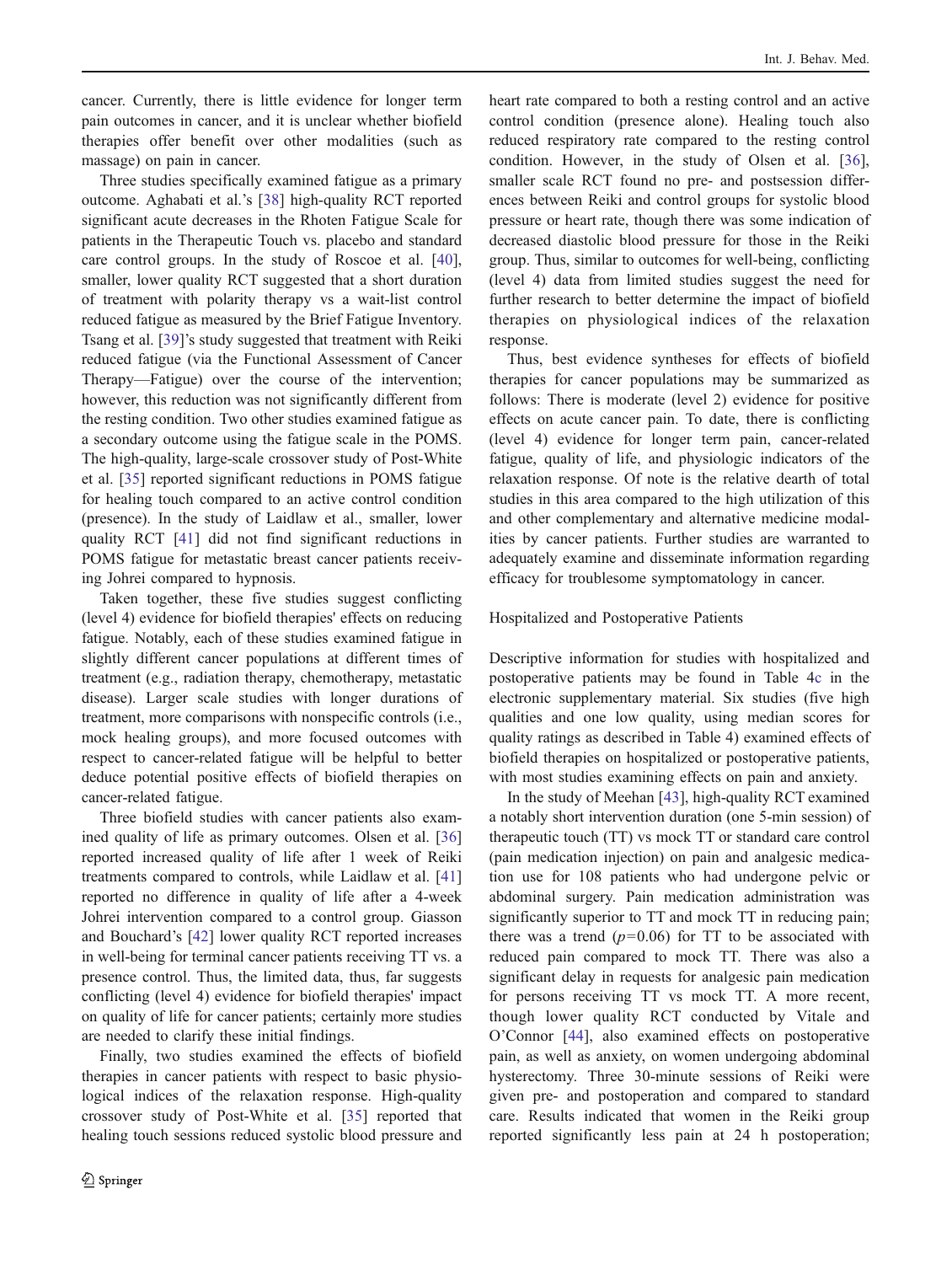however, there were no differences between groups at 48 and 72 h. The authors also reported that the Reiki group showed significantly decreased STAI-rated anxiety at 72 h compared to controls.

Two studies attempted to examine effects of biofield therapies on physiologic as well as psychological outcomes for hospitalized patients. Turner et al. [[45\]](#page-14-0)'s high quality RCT was designed to examine the effects of five short TT vs mock TT sessions on pain, anxiety, medication use, and lymphocyte subsets for 99 burn patients. The authors reported decreased VAS-rated anxiety in this study, as well as reductions on two of three McGill Pain Indices for TT patients vs mock TT. No differences on pain medication were noted. In terms of lymphocyte subsets, the authors reported that they were unable to examine blood markers on all patients and thus, chose to describe and not analyze results from a convenience sample of 11 patients; thus, no conclusions could be drawn on physiologic parameters. Within-subjects study of Cox and Hayes [\[46](#page-14-0)] examined effects of TT on heart rate, blood pressure, and peripheral oxygen saturation for critical care patients, as well as on psychological responses (obtained via qualitative interview). Patients received a mean of two sessions of unknown duration. While no significant changes were found in physiological variables during treatments, themes emerging from qualitative data for patients included feelings of energy and quiescence. Finally, in the study of Shiflett et al. [\[47](#page-14-0)], high-quality RCT examined ten 30-min sessions of Reiki vs mock Reiki for poststroke rehabilitation patients. No significant improvements in rehabilitation function or depression were found for Reiki patients vs mock Reiki.

Taken together, studies suggest that for hospitalized patients, there is moderate (level 2) evidence for biofield therapies to reduce anxiety (as indexed by results from high-quality RCT of Turner et al. [\[45](#page-14-0)], also supplemented by the results from a lower quality RCT of Vitale and O'Connor [\[44](#page-14-0)]). Regarding pain in hospitalized patients, there is moderate (level 2) evidence for acute reductions in rated pain as indexed by high-quality RCT of Turner [[45\]](#page-14-0) in burn patients, supplemented with the study of Vitale and O'Connor [\[44](#page-14-0)] on the results with postoperative surgery patients. Results from two high-quality studies [[43](#page-14-0), [45](#page-14-0)], both with placebo controls, suggest conflicting (level 4) evidence on the efficacy of biofield therapies for reducing pain medication usage (notably, the populations were different—with Meehan studying postoperative pain and Turner et al. studying burn patients). There is insufficient evidence for depression, as well as functional or autonomic outcomes for hospitalized patients; each of these variables was examined by only one study. However, it is notable that each of these studies reported null outcomes on these variables.

#### Dementia Patients

Descriptive information for dementia studies may be found in Table 4d in the electronic supplementary material. To date, four studies have examined outcomes for dementia patients, and two were noted as problematic studies. The remaining two studies examined the effects of therapeutic touch for dementia patients and were conducted by the same lead author. The first, lower quality study [[48](#page-14-0)] examined the effects of TT using the clinician-rated Agitated Behavior Rating Scale, as well as on salivary and urine cortisol on a small sample  $(n=10)$  of persons with Alzheimer's disease. Results indicated significant pre- and posteffects for the vocalization and pacing subscales, but no significant changes in cortisol over time. The second study was a high-quality RCT that examined TT in patients with dementia utilizing the same behavioral measure Woods et al. [[49\]](#page-14-0)). This partial replication study reported similar results to the previous pilot study: the TT group showed decreased overall behavioral symptoms as well as decreases in manual manipulation and vocalization compared to a control group. Thus, while data for the effects of biofield therapies for reducing negative behavioral symptoms in dementia is quite limited, there is moderate evidence (level 2) that suggests this to be a promising and important area for additional research. Findings reported here are also corroborated by a recent case study series report [[50](#page-14-0)] that suggests biofield therapies to be helpful in reducing negative symptoms in dementia while also being well tolerated by participants.

## Cardiovascular Patients

Descriptive information for cardiovascular patient studies may be found in Table 4e in the electronic supplementary material. Four high-quality studies have been conducted examining effects of biofield therapies with cardiovascular disorders, with different outcomes examined. Three studies examined anxiety. In her first study with hospitalized cardiovascular patients, Quinn [[51\]](#page-14-0) reported significant decreases in state anxiety for persons receiving 5 min of TT vs mimic TT. However, in a larger subsequent study with patients awaiting open heart surgery, Quinn [\[52](#page-14-0)] reported no significant differences between 5 min of TT vs mimic TT and controls on state anxiety. A relatively recent study by Seskevich, Crater, Lane, and Krucoff [\[53](#page-14-0)] reported that cardiovascular patients receiving 30 min of healing touch (HT) before angioplasty reported significant reductions in VAS-rated worry compared to standard care; however, there was no difference between the HT and stress management and imagery groups. In terms of physiological variables, in the study of Quinn with persons awaiting open-heart surgery [\[52\]](#page-14-0), no significant differences on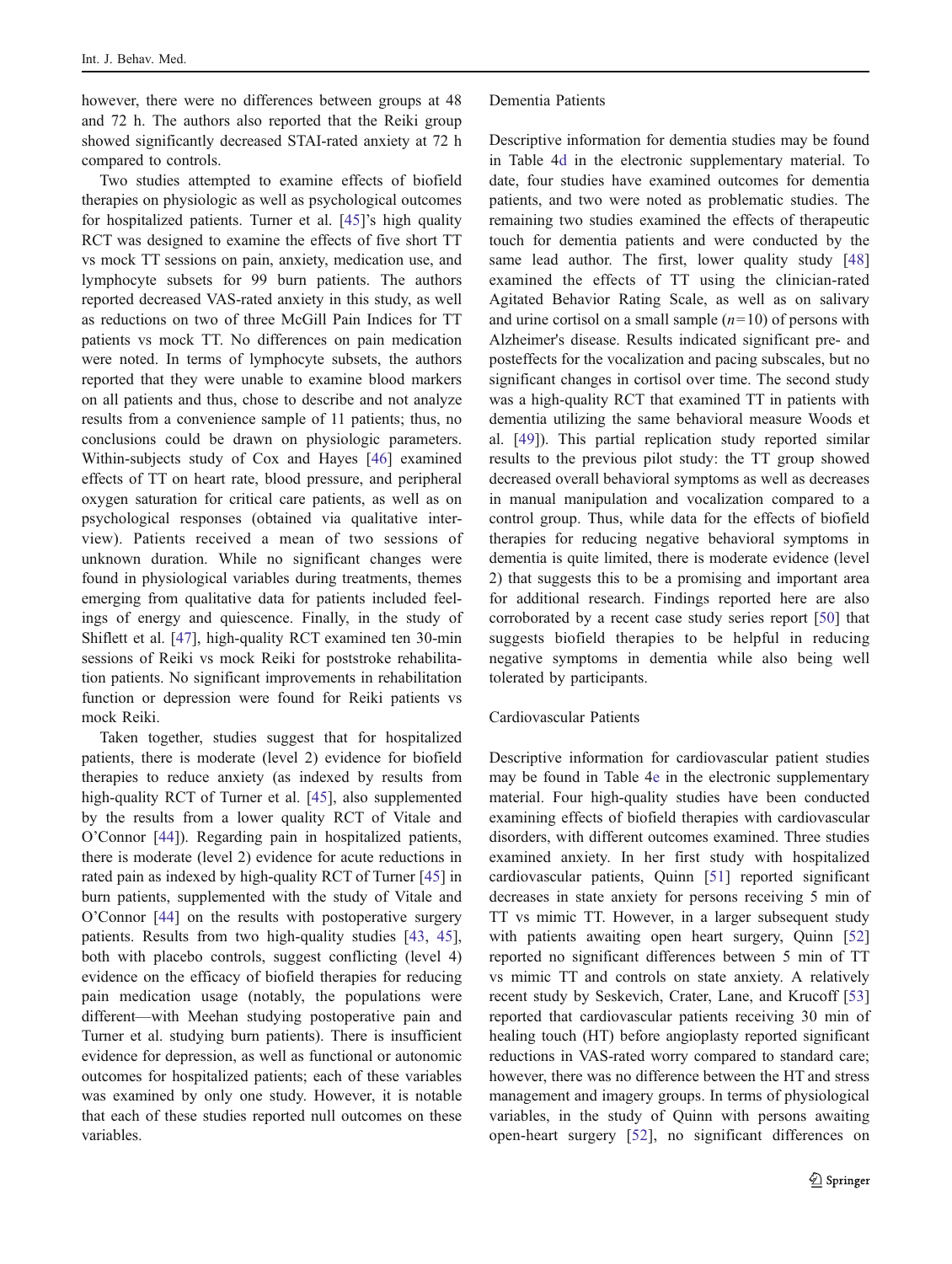systolic blood pressure for TT vs mimic TT or the control group; however, the TT group did show significantly decreased diastolic blood pressure compared to the notreatment control group. In the study of Beutler et al. [\[54](#page-14-0)], higher quality RCT examined laying on of hands (LOOH) compared to no treatment and distance healing in hypertensive patients. There were no significant group  $\times$  time effects on systolic and diastolic blood pressure, although the LOOH and distant healing groups both showed significant within-subject decreases in diastolic blood pressure.

Thus, while data is particularly limited in this area, results from the high-quality studies of Quinn [[51,](#page-14-0) [52](#page-14-0)] and Seskevich et al. [\[53\]](#page-14-0) suggest conflicting (level 4) evidence for biofield therapies to reduce anxiety acutely for cardiovascular patients. High-quality studies of Quinn [[52\]](#page-14-0) and Beutler et al. [\[54](#page-14-0)] that examined blood pressure suggest there is little evidence for biofield therapies in reducing systolic blood pressure. There is conflicting (level 4) evidence that biofield therapies may reduce diastolic blood pressure compared to no treatment for cardiovascular patients, but more studies examining this outcome in cardiovascular patients are needed. Given that other studies with healthy populations have noted positive outcomes for biofield therapies on cardiovascular indices associated with the relaxation response (i.e., [\[55,](#page-14-0) [56\]](#page-14-0)), further examination of biofield therapies' effects on cardiovascular indices seems warranted.

# Effects of Treatment Duration and Study Quality on Outcomes

In order to determine whether treatment session duration, number of treatment sessions, or study quality was associated with reported outcomes, a bivariate (Pearson's product-moment) correlation matrix for the studies was examined. (Although it would have been interesting to examine practitioner experience as a potential predictor variable, heterogeneity of practitioner experience within studies did not make this possible). The total number of treatment sessions was significantly positively associated with number of positive reported psychological outcomes  $(r=0.321, p=0.019)$ , suggesting the possibility of a doseresponse effect on outcomes. However, treatment session duration was not associated with number of positive reported outcomes. Study quality was also not associated with number of positive outcomes.

# **Discussion**

Biofield-based interventions, used in various cultures for the purposes of eliciting healing responses, have enjoyed a recent resurgence in public interest. In order to better

inform patients of the potential benefits or nonbenefits of these modalities, clinicians and scientists within behavioral medicine should familiarize themselves with current theory, practice, and research of such techniques. This review summarizes the state of the science on biofield-based techniques as they are practiced proximally (with practitioner and client in same room). Results from this evidencebased synthesis suggest strong evidence for effects of biofield therapies in decreasing pain intensity in pain populations, moderate evidence for reducing pain in hospitalized populations, and moderate evidence in reducing pain in cancer populations. There is also moderate evidence for biofield therapies to help reduce negative behaviors associated with dementia and moderate evidence for decreasing anxiety in hospitalized populations. Limited findings on biofield therapies for quality of life in pain patients are promising. Findings in other domains (e.g., comprehensive pain outcomes, fatigue and quality of life in cancer patients, and anxiety in cardiovascular populations) are equivocal and generally reflect a paucity of studies that have examined these outcomes. In addition, there is little data available to evaluate the impact of biofield interventions on acute physiology related to the relaxation response, as well as insufficient data to evaluate the impact of biofield therapies on other populations (i.e., mood disorders, substance abuse, pediatric populations).

Findings on biofield therapies to reduce pain intensity among patients with pain and other ailments warrant further investigation with regard to potential mechanism. Given that findings appeared consistent for biofield therapies' efficacy over placebo (five of seven placebo-controlled trials with pain patients reported reductions in pain for biofield vs placebo controls), effects on acute pain appear to be beyond nonspecific effects such as touch or expectation. From a biofield theoretical perspective, acute reductions in pain are understood as a consequence of the movement of stagnant energy that is often associated with pain. Therefore, from this theoretical perspective, continued use of modalities such as biofield therapies should serve to mitigate pain by facilitating movement and increased regulation of vital energy, which may, for example, be associated with decreased inflammation in certain populations. Further larger scale studies will better help elucidate potential longer term benefits of such modalities by including dose–response studies and carefully selected outcomes that are specific for the clinical populations studied. Interestingly, there is conflicting evidence for biofield therapies' effects on more comprehensive pain outcomes, which incorporate cognitive and affective components of pain perception. Should this pattern of findings persist in the literature, it will suggest that mechanisms of action for biofield therapies may differ from more cognitively oriented behavioral medicine modalities (e.g., cogni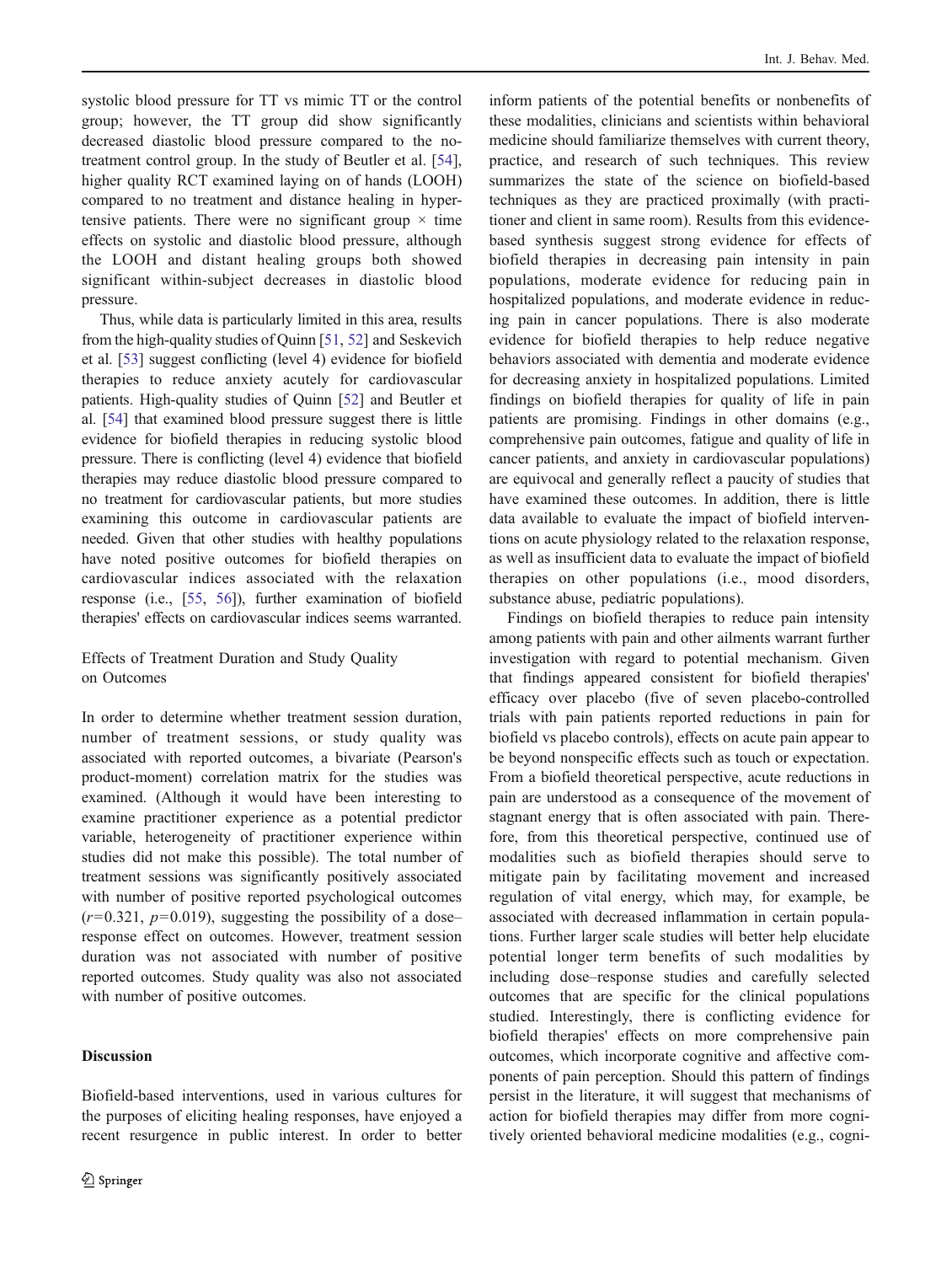tive behavioral therapy, mindfulness-based stress reduction), and that the two may serve to complement one another in terms of providing an overall greater sense of pain relief and increased quality of life.

The moderate evidence found for biofield therapies' effects on reducing dementia behaviors and anxiety in hospitalized populations is interesting and warrants further investigation with respect to potential mechanisms and long-term efficacy. Though these studies are relatively few in number, the promising findings in this area, thus, far suggest a need for further research in these specific areas.

A disappointing finding from the review was that 67% of studies neglected to report ethnic breakdowns of the study sample. Such information may prove to be vital in understanding whether persons from cultures that espouse worldviews matching the holistic principles inherent in biofield therapies respond more positively to these interventions. Researchers in this field are encouraged to take a more careful approach in assessing ethnic and cultural identity as well as worldview along with other pertinent sociodemographic variables.

It will be important for continuing studies in this area to examine whether biofield therapies distinguish themselves from a general relaxation effect that could be achieved by a variety of other empirically supported modalities. Although purported subtle energetic effects cannot be measured directly, bioelectric signal measurement (such as the Gaseous Discharge Visualization [\[57](#page-14-0)]) as well as qualitative reports can be examined and may prove to provide interesting comparative information on biofield interventions vs those that are more traditionally cognitive or somatic focused. In addition, examination of specific biomarkers associated with stress and relaxation response systems should be examined to determine impact of biofield therapies vs other modalities on these systems. Examining such comparative data may help to resolve general questions of mechanism and inform the current debate about whether ancient theories supposing subtle energetic effects of these therapies are supported by data, or are better explained by Western theories such as expectation and relaxation effects. Finally, assessment of potential moderators or mediators (e.g., expectation, empathic resonance) of treatment will provide important clinical and research information on the potential mechanisms of action of biofield techniques.

This review has noted limitations. Although systematic, this review is not a meta-analysis. One reason for the decision to approach the data from a systematic but not meta-analytic approach was based on the fact that current studies are very heterogeneous with respect to study quality, types of treatment modalities, length of treatment sessions, and interventions. A formal meta-analysis would have necessitated a more narrow scope in study inclusion and may have excluded the assessment of within-subject designs.

In addition, the research field itself is in its infancy, with many larger scale clinical studies currently underway. Thus, a more definitive meta-analytic approach appears to be premature at this point of assessment. However, this review's reliance on  $p$ values and not effect sizes is a notable limitation. It should be noted that of 67 studies, only six reported effect sizes, and very few reported change scores with confidence intervals. Future studies need to include this information in order to better understand the clinical impact of biofield interventions in patients.

Another limitation of this review is the lack of inclusion of studies that reported only qualitative data, as well as a relative lack of systematic assessment of qualitative data that was reported in the studies included. Qualitative data may prove to be vital in understanding the uniqueness of perceived effects of biofield vs other behavioral medicine interventions and thus, may be an essential aspect of study design for this field of research. However, systematic assessment of qualitative data in this review proved difficult as many of the 13% of studies with qualitative data only reported data for the biofield intervention and not other groups, or failed to report specific methods for analyzing qualitative data. It is hoped that more researchers will follow the lead of some in the nursing field and espouse a "triangulated approach" [[58](#page-14-0)] of combining qualitative with quantitative data for the purpose of providing more completeness in the assessment of biofield vs other therapies.

In conclusion, this best evidence synthesis of proximally practiced biofield therapies suggests that they are promising complementary interventions for reducing pain intensity in numerous populations, reducing anxiety for hospitalized populations, and reducing agitated behaviors in dementia, beyond what may be expected from standard treatment or nonspecific effects. Effects on longer term clinical outcomes are less clear, and more systematic research is needed to clarify findings on fatigue and autonomic nervous system activity. Future suggested research directions include a more thorough assessment of cardiovascular, neuroendocrine, and immune variables, particularly those that are clinically relevant to the disease population. Finally, comparisons of biofield interventions with empirically supported treatments for particular disorders is warranted to determine whether these therapies provide any benefits over and above those from other relaxation-response providing interventions. It is hoped that behavioral medicine clinicians and researchers will continue to examine the research in the area of biofield-based therapies, in order to determine whether these interventions may be a helpful tool in our arsenal to alleviate suffering within patient populations.

Open Access This article is distributed under the terms of the Creative Commons Attribution Noncommercial License which permits any noncommercial use, distribution, and reproduction in any medium, provided the original author(s) and source are credited.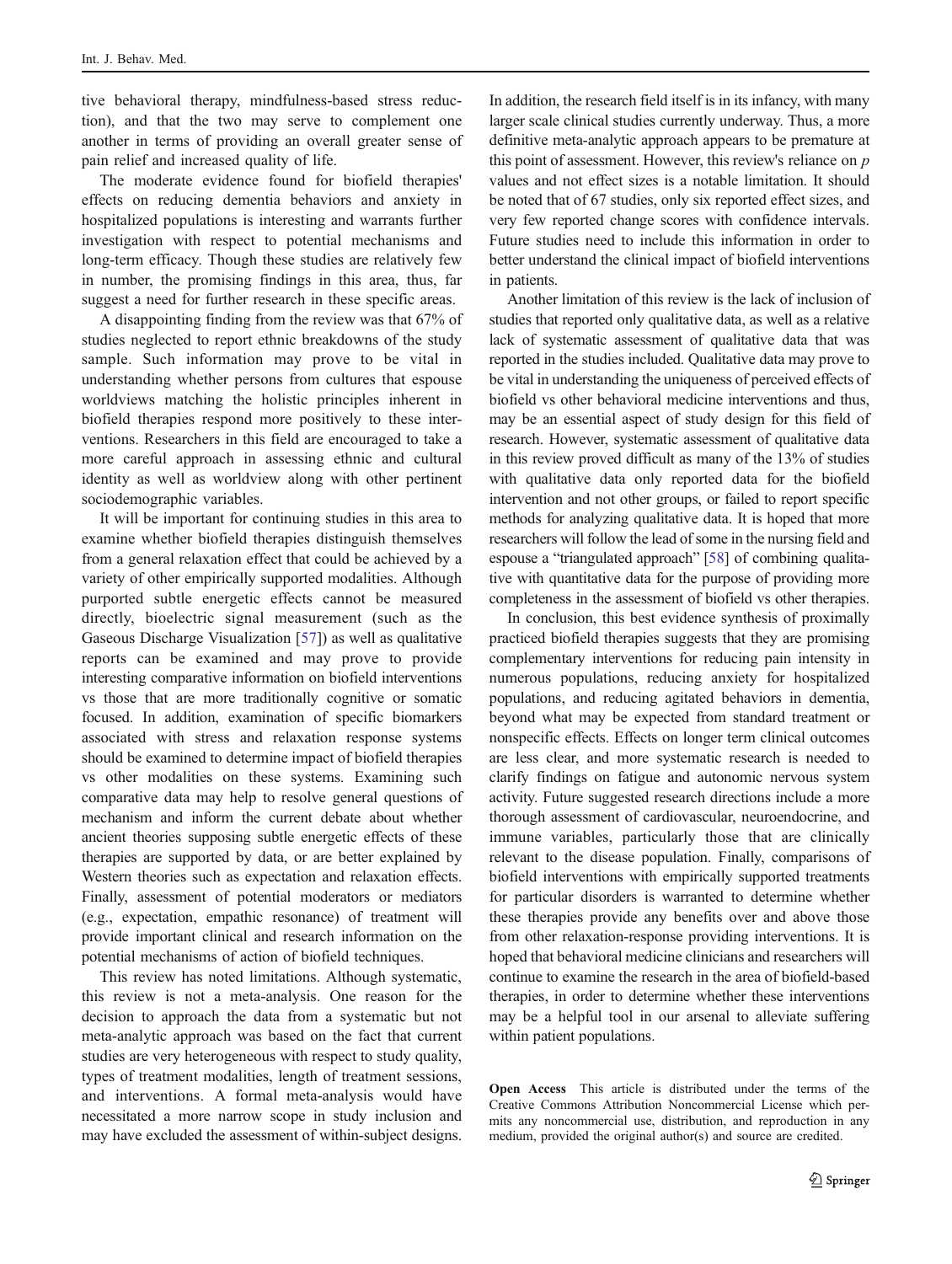#### <span id="page-13-0"></span>References

- 1. MacNutt F. Healing. Notre Dame: Ave Maria Press; 1974.
- 2. Barnes PM, Powell-Griner E, McFann K, Nahin RL. Complementary and alternative medicine use among adults: United States, 2002. Adv Data. 2004;343:1–19.
- 3. Abbot NC, Harkness EF, Stevinson C, Marshall FP, Conn DA, Ernst E. Spiritual healing as a therapy for chronic pain: a randomized, clinical trial. Pain. 2001;91(1–2):79–89.
- 4. Dy GK, Bekele L, Hanson LJ, Furth A, Mandrekar S, Sloan JA, et al. Complementary and alternative medicine use by patients enrolled onto phase i clinical trials. J Clin Oncol. 2004;22 (23):4810–5.
- 5. Gotay CC. Use of complementary and alternative medicine in hawaii cancer patients. Hawaii Med J. 1999;58(3):49–51. 54-45.
- 6. Henderson JW, Donatelle RJ. Complementary and alternative medicine use by women after completion of allopathic treatment for breast cancer. Altern Ther Health Med. 2004;10(1):52–7.
- 7. Lengacher CA, Bennett MP, Kip KE, Keller R, LaVance MS, Smith LS, et al. Frequency of use of complementary and alternative medicine in women with breast cancer. Oncol Nurs Forum. 2002;29(10):1445–52.
- 8. Molassiotis A, Margulies A, Fernandez-Ortega P, Pud D, Panteli V, Bruyns I, et al. Complementary and alternative medicine use in patients with haematological malignancies in europe. Complement Ther Clin Pract. 2005;11(2):105–10.
- 9. Pud D, Kaner E, Morag A, Ben-Ami S, Yaffe A. Use of complementary and alternative medicine among cancer patients in israel. Eur J Oncol Nurs. 2005;9(2):124–30.
- 10. Astin JA, Harkness E, Ernst E. The efficacy of "distant healing": a systematic review of randomized trials. Ann Intern Med. 2000;132(11):903–10.
- 11. Chen KW. An analytic review of studies on measuring effects of external qi in china. Altern Ther Health Med. 2004;10  $(4):38-50.$
- 12. Miles P, True G. Reiki–review of a biofield therapy history, theory, practice, and research. Altern Ther Health Med. 2003;9  $(2):62 - 72.$
- 13. Wardell DW, Weymouth KF. Review of studies of healing touch. J Nurs Scholarsh. 2004;36(2):147–54.
- 14. Winstead-Fry P, Kijek J. An integrative review and meta-analysis of therapeutic touch research. Altern Ther Health Med. 1999;5  $(6):58-67.$
- 15. Crawford CC, Sparber AG, Jonas WB. A systematic review of the quality of research on hands-on and distance healing: clinical and laboratory studies. Altern Ther Health Med. 2003;9(3 Suppl): A96–104.
- 16. Benor DJ. Spiritual healing: professional supplement. Southfield: Vision Publications; 2002.
- 17. Jadad AR, Moore RA, Carroll D, Jenkinson C, Reynolds DJ, Gavaghan DJ, et al. Assessing the quality of reports of randomized clinical trials: is blinding necessary? Control Clin Trials. 1996;17(1):1–12.
- 18. van Tulder M, Cherkin D, Berman B, Lixing L, Koes B. The effectiveness of acupuncture in the management of acute and chronic low back pain: a systematic review within the framework of the Cochrane Collaboration Back Review Group. Spine. 1993;24:1113.
- 19. Litcher-Kelly L, Martino SA, Broderick JE, Stone AA. A systematic review of measures used to assess chronic musculoskeletal pain in clinical and randomized controlled clinical trials. J Pain. 2007;8(12):906–13.
- 20. Jensen MP, Karoly P. In: Turk DC, Melzack R, editors. Self-report scales and procedures for assessing pain in adults. New York: Guilford Press; 2001. p. 15–34.
- 21. Huber A, Suman AL, Rendo CA, Biasi G, Marcolongo R, Carli G. Dimensions of "unidimensional" ratings of pain and emotions in patients with chronic musculoskeletal pain. Pain. 2007;130 (3):216–24.
- 22. Lin YS, Taylor B. Effects of therapeutic touch in reducing pain and anxiety in an elderly population. Altern Ther Health Med. 1999;5(6):58–67.
- 23. Gerard S, Smith BH, Simpson JA. A randomized controlled trial of spiritual healing in restricted neck movement. J Altern Complement Med. 2003;9(4):467–77.
- 24. Yang KH, Kim YH, Lee MS. Efficacy of qi-therapy (external qigong) for elderly people with chronic pain. Int J Neurosci. 2005;115(7):949–63.
- 25. Lee MS, Huh HJ, Hong S, Ryu H, Lee H, Chung HT. Psychoneuroimmunological effects of qi-therapy: preliminary study on the changes of level of anxiety, mood, cortisol and melatonin and cellular function of neutrophil and natural killer cells. Stress Health. 2001a;17:17–24.
- 26. Lee MS, Huh HJ, Jeong SM, Lee HS, Ryu H, Park JH, et al. Effects of qigong on immune cells. Am J Chin Med. 2003;31 (2):327–35.
- 27. Olson K, Hanson J. Using reiki to manage pain: a preliminary report. Cancer Prev Control. 1997;1(2):108–13.
- 28. Sundblom DM, Haikonen S, Niemi-Pynttari J, Tigerstedt I. Effect of spiritual healing on chronic idiopathic pain: a medical and psychological study. Clin J Pain. 1994;10(4):296–302.
- 29. Gordon A, Merenstein JH, D'Amico F, Hudgens D. The effects of therapeutic touch on patients with osteoarthritis of the knee. J Fam Pract. 1998;47(4):271–7.
- 30. Redner R, Briner B, Snellman L. Effects of a bioenergy healing technique on chronic pain. Subtle Energies. 1991;2(3): 43–68.
- 31. Keller E, Bzdek VM. Effects of therapeutic touch on tension headache pain. Nurs Res. 1986;35(2):101–6.
- 32. Lee MS, Yang KH, Huh HJ, Kim HW, Ryu H, Lee HS, et al. Qi therapy as an intervention to reduce chronic pain and to enhance mood in elderly subjects: a pilot study. Am J Chin Med. 2001;29 (2):237–45.
- 33. Lee MS, Jang JW, Jang HS, Moon SR. Effects of qi-therapy on blood pressure, pain and psychological symptoms in the elderly: a randomized controlled pilot trial. Complement Ther Med. 2003;11:159–64.
- 34. Gillespie A, Gillespie B, Stevens M. Painful diabetic neuropathy impact of an alternative approach. Diabetes Care. 2007;30 (4):999–1001.
- 35. Post-White J, Kinney ME, Savik K, Gau JB, Wilcox C, Lerner I. Therapeutic massage and healing touch improve symptoms in cancer. Integr Cancer Ther. 2003;2(4):332–44.
- 36. Olson K, Hanson J, Michaud M. A phase ii trial of reiki for the management of pain in advanced cancer patients. J Pain Symptom Manage. 2003;26(5):990–7.
- 37. Smith MC, Reeder F, Daniel L, Baramee J, Hagman J. Outcomes of touch therapies during bone marrow transplant. Altern Ther Health Med. 2003;9(1):40–9.
- 38. Aghabati N, Mohammadi E, Esmaiel Z. The effect of therapeutic touch on pain and fatigue of cancer patients undergoing chemotherapy. Evidence-based Compl and Alt Medicine; eCAM Advance Access published online on February 2, 2008. 2009;1–7.
- 39. Tsang K, Carlson L, Olson K. Pilot crossover trial of Reiki versus rest for treating cancer-related fatigue. Integrative Cancer Therapies. 2007;6(1):25–35.
- 40. Roscoe JA, Matteson SE, Mustian KM, Padmanaban D, Morrow GR. Treatment of radiotherapy-induced fatigue through a nonpharmacological approach. Integr Cancer Ther. 2005;4(1):8–13.
- 41. Laidlaw TM, Bennett MP, Naito A, Dwivedi P, Gruzelier JH. Quality of life and mood changes in metastatic breast cancer after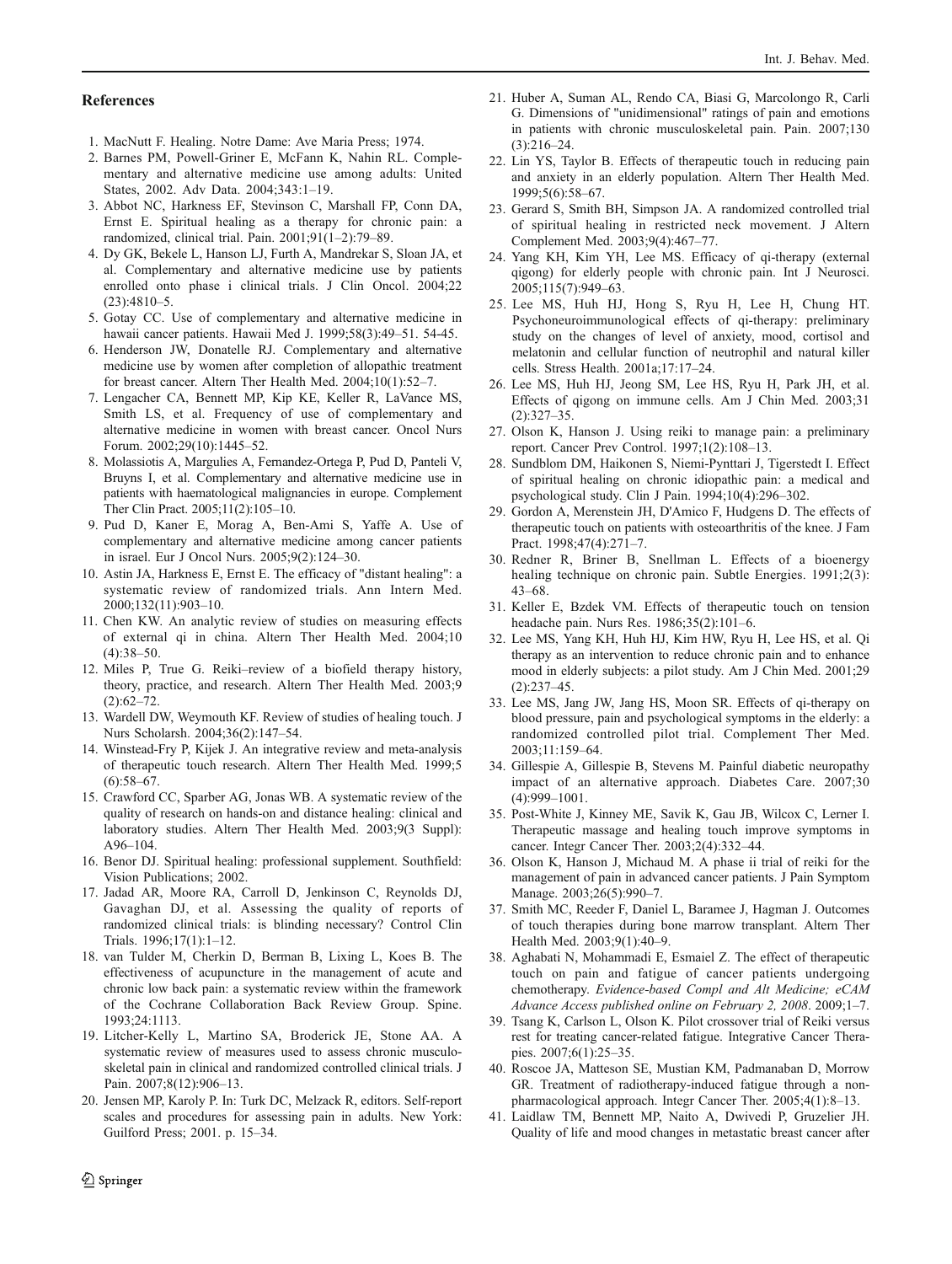<span id="page-14-0"></span>training in self-hypnosis or johrei: ashort report. Contemp Hypn. 2005 22(1).

- 42. Giasson M, Bouchard L. Effect of therapeutic touch on the wellbeing of persons with terminal cancer. J Holist Nurs. 1998;16 (3):383–98.
- 43. Meehan TC. Therapeutic touch and postoperative pain: a rogerian research study. Nurs Sci Q. 1993;6(2):69–78.
- 44. Vitale A, O'Connor P. The effect of Reiki on pain and anxiety in women with abdominal hysterectomies: a quasiexperimental pilot study. Holist Nurs Pract. 2006 Nov–Dec;20  $(6):263-72$
- 45. Turner JG, Clark AJ, Gauthier DK, Williams M. The effect of therapeutic touch on pain and anxiety in burn patients. J Adv Nurs. 1998;28(1):10–20.
- 46. Cox C, Hayes J. Physiologic and psychodynamic responses to the administration of therapeutic touch in critical care. Complement Ther Nurs Midwifery. 1999;5(3):87–92.
- 47. Shiflett SC, Nayak S, Bid C, Miles P, Agostinelli S. Effect of reiki treatments on functional recovery in patients in poststroke rehabilitation: a pilot study. J Altern Complement Med. 2002;8  $(6):755-63.$
- 48. Woods DL, Dimond M. The effect of therapeutic touch on agitated behavior and cortisol in persons with alzheimer's disease. Biol Res Nurs. 2002;4(2):104–14.
- 49. Woods DL, Craven RF, Whitney J. The effect of therapeutic touch on behavioral symptoms of persons with dementia. Altern Ther Health Med. 2005;11(1):66–74.
- 50. Meland B. Effects of Reiki on pain and anxiety in the elderly diagnosed with dementia: a series of case reports. Altern Ther Health Med. 2009;15(4):56–7.
- 51. Quinn JF. Therapeutic touch as energy exchange: testing the theory. ANS Adv Nurs Sci. 1984;6(2):42–9.
- 52. Quinn JF. Therapeutic touch as energy exchange: replication and extension. Nurs Sci Q. 1989;2(2):79–87.
- 53. Seskevich J, Crater SW, Lane JD, Krucoff MW. Beneficial effects of noetic therapies on mood before percutaneous intervention for unstable coronary symptoms. Nurs Res. 2004;53(2):116–21.
- 54. Beutler JJ, Attevelt JT, Schouten SA, Faber JA, Dorhout Mees EJ, Geijskes GG. Paranormal healing and hypertension. Br Med J (Clin Res Ed). 1988;296(6635):1491–4.
- 55. Mackay N, Hansen S, McFarlane O. Autonomic nervous system changes during reiki treatment: a preliminary study. J Altern Complement Med. 2004;10(6):1077–81.
- 56. Sneed NV, Olson M, Bubolz B, Finch N. Influences of a relaxation intervention on perceived stress and power spectral analysis of heart rate variability. Prog Cardiovasc Nurs. 2001;16 (2):57–64. 79.
- 57. Rizzo-Roberts N. Gaseous discharge visualization (gdv) bioelectography: an overview. In: Francomano CA, Jonas WB, editors. Measuring the human energy field: state of the science. Corona del Mar: Gerontology Research Center, NIA; 2002. p. 23–30.
- 58. Breitmayer BJ, Ayres L, Knafl KA. Triangulation in qualitative research: evaluation of completeness and confirmation purposes. Image J Nurs Sch. 1993;25(3):237–43.
- 59. Cleland JA, Price DB, Lee AJ, Gerard S, Sharma A. A pragmatic, three-arm randomised controlled trial of spiritual healing for asthma in primary care. Br J Gen Pract. 2006; 56(527):444–9.
- 60. Laidlaw TM, Naito A, Dwivedi P, Hansi NK, Henderson D, Gruzelier JH. The influence of 10 minutes of the johrei healing method on laboratory stress. Complement Ther Med. 2006;14:127–32.
- 61. Movaffaghi Z, Hasanpoor M, Farsi M, Hooshmand P, Abrishami F. Effects of therapeutic touch on blood hemoglobin and hematocrit level. J Holist Nurs. 2006;24(1):41–8.
- 62. Peck SD. The efficacy of therapeutic touch for improving functional ability in elders with degenerative arthritis. Nurs Sci Q. 1998;11(3):123–32.
- 63. Jang HS, Lee MS. Effects of qi therapy (external qigong) on premenstrual syndrome: a randomized placebo-controlled study. J Altern Complement Med. 2004;10(3):456–62.
- 64. Simington JA, Laing GP. Effects of therapeutic touch on anxiety in the institutionalized elderly. Clin Nurs Res. 1993;2  $(4):438-50.$
- 65. Randolph GL. Therapeutic and physical touch: physiological response to stressful stimuli. Nurs Res. 1984;33(1):33–6.
- 66. Gagne D, Toye RC. The effects of therapeutic touch and relaxation therapy in reducing anxiety. Arch Psychiatr Nurs. 1994;8(3):184–9.
- 67. Naito A, Laidlaw TM, Henderson DC, Farahani L, Dwivedi P, Gurzelier JH. The impact of self-hypnosis and johrei on lymphocyte subpopulations at exam time: a controlled study. Brain Res Bull. 2003;62:241–53.
- 68. Laidlaw TM, Naito A, Dwivedi P, Enzor NA, Brincat CE, Gruzelier JH. Mood changes after self hypnosis and johrei prior to exames. Contemp Hypn. 2003;20(1):25–40.
- 69. Cook CA, Guerrerio JF, Slater VE. Healing touch and quality of life in women receiving radiation treatment for cancer: a randomized controlled trial. Altern Ther Health Med. 2004;10  $(3):34-41.$
- 70. Engle VF, Graney MJ. Biobehavioral effects of therapeutic touch. J Nurs Scholarsh. 2000;32(3):287–93.
- 71. Shore AG. Long-term effects of energetic healing on symptoms of psychological depression and self-perceived stress. Altern Ther Health Med. 2004;10(3):42–8.
- 72. Lee MS, Kim MK, Lee YH. Effects of qi-therapy (external qigong) on cardiac autonomic tone: a randomized placebo controlled study. Int J Neurosci. 2005;115(9):1345–50.
- 73. Blankfield RP, Sulzmann C, Fradley LG, Tapolyai AA, Zyzanski SJ. Therapeutic touch in the treatment of carpal tunnel syndrome. J Am Board Fam Pract. 2001;14(5):335–42.
- 74. Lee MS, Jeong SM, Jang HS, Ryu H, Moon SR. Effects of in vitro and in vivo qi-therapy on neutrophil superoxide generation in healthy male subjects. Am J Chin Med. 2003;31  $(4):623-8.$
- 75. Dixon M. Does 'healing' benefit patients with chronic symptoms? A quasi-randomized trial in general practice. J R Soc Med. 1998;91(4):183–8.
- 76. Krieger D. Healing by the "laying-on" of hands as a facilitator of bioenergetic change: the response of in-vivo human hemoglobin. Psychoenerg Syst. 1976;1:121–9.
- 77. Pohl G, Seeman H, Zojer N, Ochsner C, Luhan C, Schemper M, Ludwig H. "Laying on of hands" improves well-being in patients with advanced cancer. Support Care Cancer. 2007.
- 78. Olson M, Sneed N, LaVia M, Virella G, Bonadonna R, Michel Y. Stress-induced immunosuppression and therapeutic touch. Altern Ther Health Med. 1997;3(2):68–74.
- 79. Brooks AJ, Schwartz GE, Reece K, Nangle G. The effect of johrei healing on substance abuse recovery: a pilot study. J Altern Complement Med. 2006;12(7):625–31.
- 80. Roscoe J, Matteson S, Mustian K, Padmanaban D, Morrow G. Treatment of radiotherapy-induced fatigue through a nonpharmacological approach. Integrative Cancer Therapies. 1995;4  $(1):8-13.$
- 81. Wilkinson DS, Knox PL, Chatman JE, Johnson TL, Barbour N, Myles Y, et al. The clinical effectiveness of healing touch. J Altern Complement Med. 2002;8(1):33–47.
- 82. Ireland M. Therapeutic touch with hiv-infected children: A pilot study. J Assoc Nurses AIDS Care. 1998;9(4):68–77.
- 83. Wardell DW, Engebretson J. Biological correlates of reiki touch (sm) healing. J Adv Nurs. 2001;33(4):439–45.